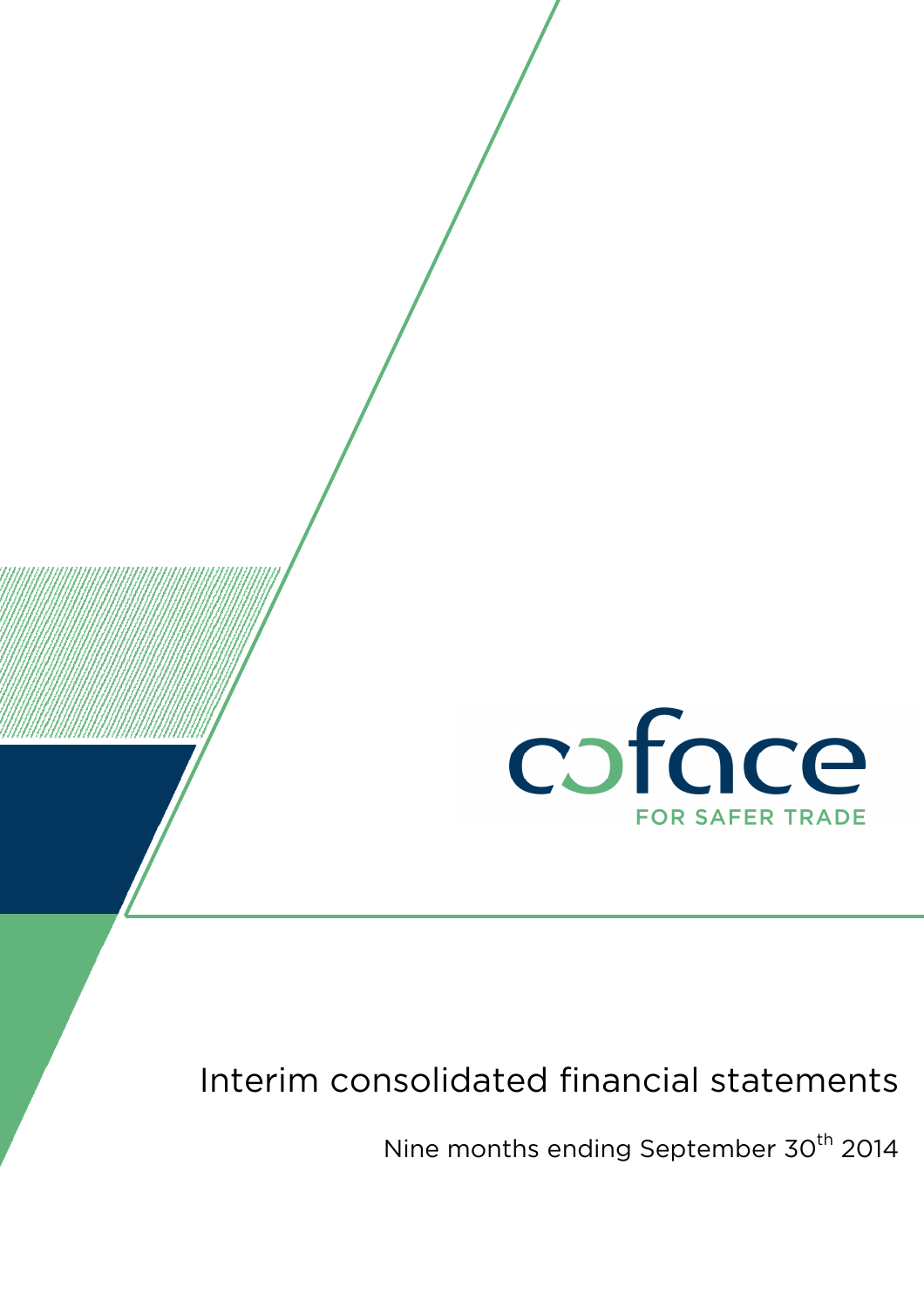#### **CONTENTS**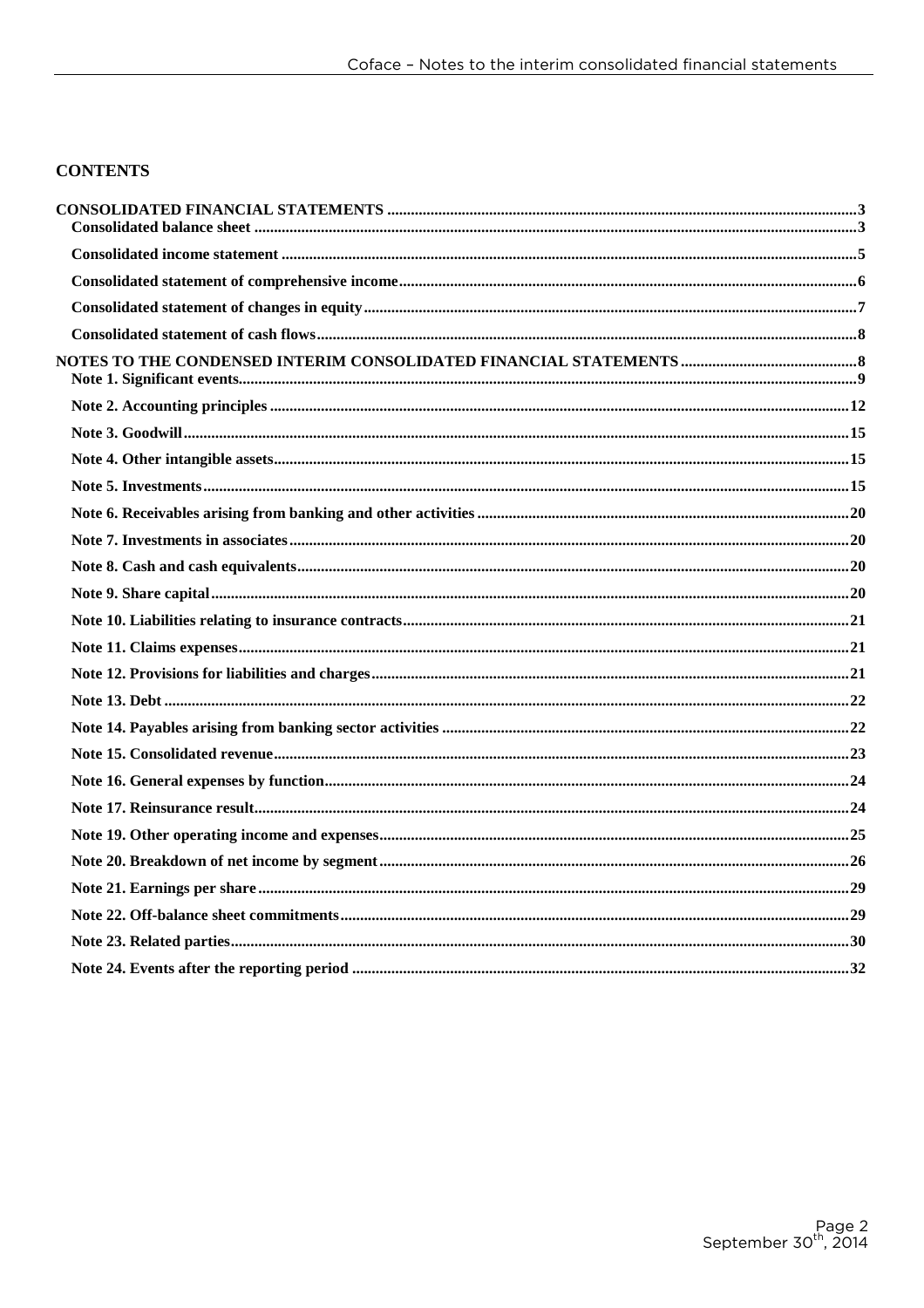# **CONSOLIDATED FINANCIAL STATEMENTS**

# **Consolidated balance sheet**

(in thousands of euros) **ASSETS Notes Sep. 30, 2014 Dec. 31, 2013 Intangible assets 240,441 235,260 240,441** Goodwill **3** 154,402 153,727 Other intangible assets 86,715 **Insurance business investments 5 2,566,642 2,208,633** Investment property **5** 924 1,271 Held-to-maturity securities **5** 6,861 9,403 Available-for-sale securities **5** 2,280,443 1,891,204 Trading securities **5** 36,454 52,271 **Derivatives** 1,386 Loans and receivables **5** 239,587 253,098 **Receivables arising from banking and other activities 6 2,172,676 2,120,516** 2,120,516 **Investments in associates 17,621** 17,621 **Reinsurers' share of insurance liabilities 339,113** 347,221 **Other assets 887,143** 784,667 Buildings used in the business and other property, plant and equipment 69,076 75,730 Deferred acquisition costs 47,552 39,547 Deferred tax assets 36,738 81,122 Receivables arising from insurance and reinsurance operations 488,502 420,557 Trade receivables arising from other activities 21,168 20,292 Current tax receivables 45,073 52,073 52,073 Other receivables 179,033 95,346 **Cash and cash equivalents 8 343,898 273,920 TOTAL ASSETS** 6,562,956 5,993,019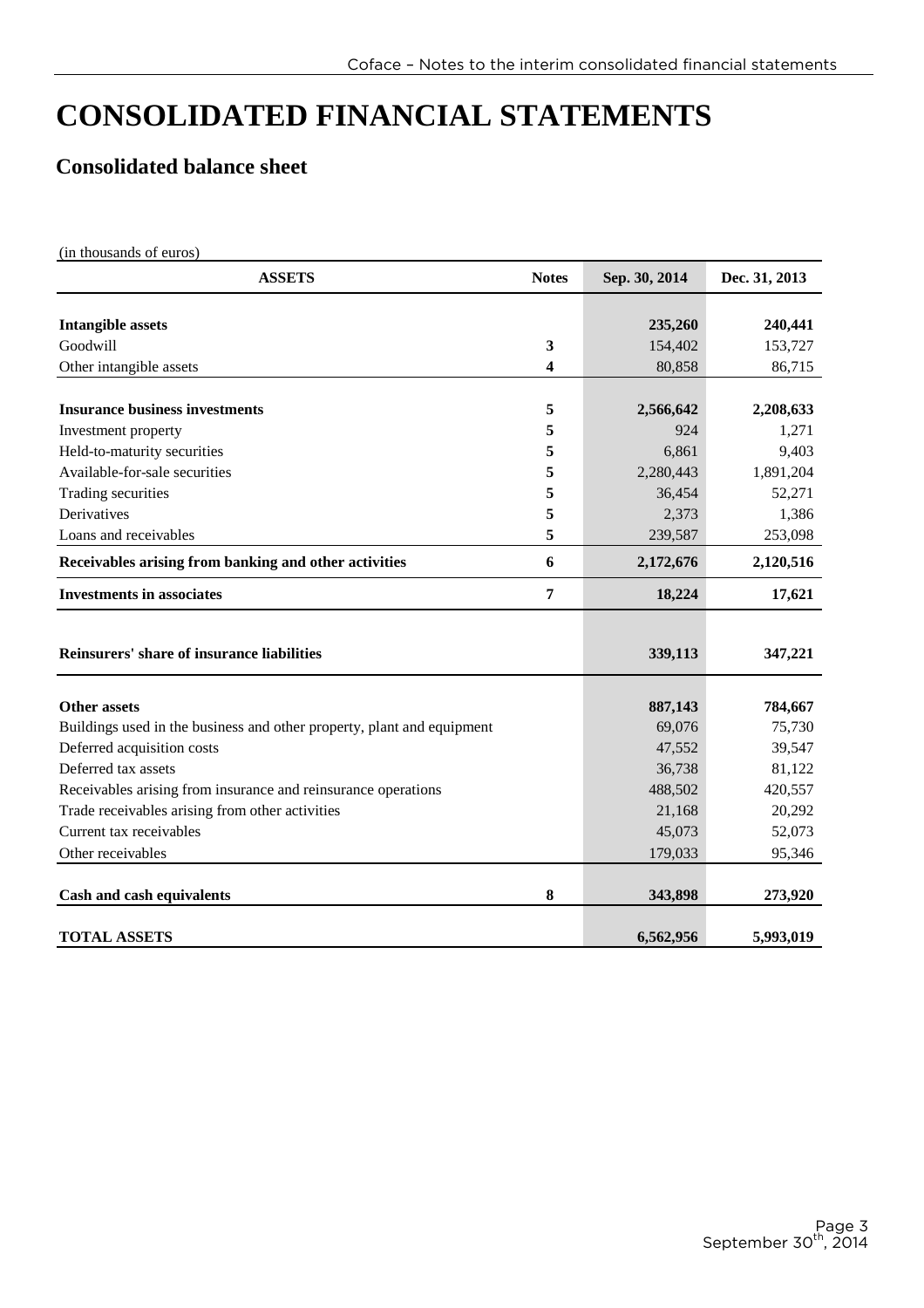| (in thousands of euros)                                                                    |                  |                      |                      |
|--------------------------------------------------------------------------------------------|------------------|----------------------|----------------------|
| <b>EQUITY AND LIABILITIES</b>                                                              | <b>Notes</b>     | Sep. 30, 2014        | Dec. 31, 2013        |
|                                                                                            |                  |                      |                      |
| Equity attributable to owners of the parent                                                |                  | 1,700,754            | 1,780,238            |
| Share capital                                                                              | $\boldsymbol{9}$ | 786,241              | 784,207              |
| Additional paid-in capital                                                                 |                  | 422,831              | 648,462              |
| Retained earnings                                                                          |                  | 316,418              | 193,371              |
| Other comprehensive income                                                                 |                  | 72,177               | 26,758               |
| Consolidated net income for the period                                                     |                  | 103,087              | 127,439              |
| <b>Non-controlling interests</b>                                                           |                  | 8,792                | 13,089               |
| <b>Total equity</b>                                                                        |                  | 1,709,546            | 1,793,327            |
|                                                                                            |                  |                      |                      |
|                                                                                            |                  |                      |                      |
| Provisions for liabilities and charges                                                     | 12               | 110,415              | 112,056              |
|                                                                                            |                  |                      |                      |
| <b>Financing liabilities</b>                                                               |                  | 391,626              | 15,133               |
| Financing liabilities due to banking sector companies                                      | 13               | 391,626              | 15,133               |
| Liabilities relating to insurance contracts                                                | 10               | 1,477,517            | 1,450,499            |
|                                                                                            | 14               |                      |                      |
| Payables arising from banking sector activities<br>Amounts due to banking sector companies |                  | 2,181,115<br>439,772 | 2,109,297<br>406,759 |
| Amounts due to customers of banking sector companies                                       |                  | 306,400              | 353,751              |
| Debt securities                                                                            |                  | 1,434,943            | 1,348,787            |
|                                                                                            |                  |                      |                      |
| <b>Other liabilities</b>                                                                   |                  | 692,738              | 512,708              |
| Deferred tax liabilities                                                                   |                  | 150,651              | 138,091              |
| Payables arising from insurance and reinsurance operations                                 |                  | 169,157              | 125,547              |
| Current tax payables                                                                       |                  | 86,419               | 51,470               |
| Derivative instruments with a negative fair value                                          |                  | 19,101               | 2,527                |
| Other payables                                                                             |                  | 267,411              | 195,073              |
|                                                                                            |                  |                      |                      |
| <b>TOTAL EQUITY AND LIABILITIES</b>                                                        |                  | 6,562,956            | 5,993,019            |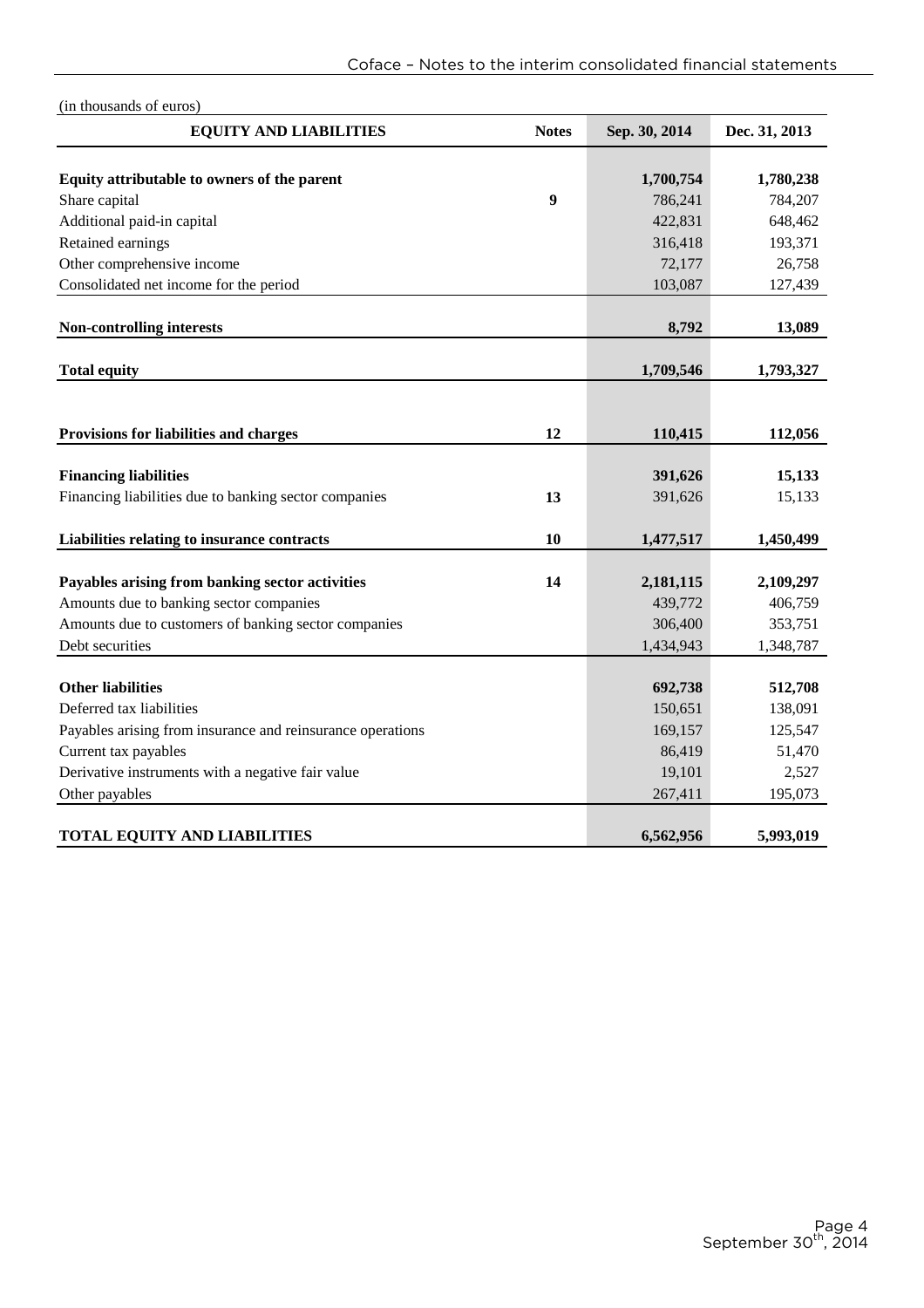# **Consolidated income statement**

|                                                                  | <b>Notes</b> | Sep. 30, 2014 | Sep. 30, 2013 |
|------------------------------------------------------------------|--------------|---------------|---------------|
| <b>Revenue</b>                                                   | 15           | 1,071,975     | 1,075,869     |
| Gross written premiums                                           |              | 957,367       | 917,645       |
| Policyholders' bonuses and rebates                               |              | (86,956)      | (52, 166)     |
| Net change in unearned premium provisions                        |              | (33,743)      | (22, 742)     |
| <b>Earned premiums</b>                                           | 15           | 836,668       | 842,737       |
| <b>Fees and commission income</b>                                | 15           | 95,582        | 93,718        |
| Net income from banking activities                               | 15           | 53,067        | 51,854        |
| Cost of risk of banking activities                               |              | (2,899)       | (2,293)       |
| Revenue or income from other activities                          | 15           | 86,658        | 87,560        |
| Investment income, net of management expenses                    |              | 27,003        | 26,626        |
| Gains and losses on disposals of investments                     |              | 4,568         | 32,485        |
| Investment income, net of management expenses (excluding finance | 18           | 31,571        | 59,111        |
| costs)                                                           |              |               |               |
| Total revenue and income from ordinary activities                |              | 1,100,647     | 1,132,687     |
| Claims expenses                                                  | 11           | (393, 928)    | (445, 528)    |
| Expenses from banking activities, excluding cost of risk         |              | (8,587)       | (9,304)       |
| Expenses from other activities                                   |              | (42, 241)     | (37, 881)     |
| Income from ceded reinsurance                                    |              | 149,322       | 195,418       |
| Expenses from ceded reinsurance                                  |              | (200, 863)    | (238, 036)    |
| Income and expenses from ceded reinsurance                       | 17           | (51, 541)     | (42, 618)     |
| Policy acquisition costs                                         | 16           | (194, 597)    | (187, 393)    |
| Administrative costs                                             | 16           | (194, 177)    | (189,961)     |
| Other current operating expenses                                 | 16           | (50,042)      | (67, 887)     |
| Total current income and expenses                                |              | (935, 111)    | (980, 572)    |
| <b>CURRENT OPERATING INCOME</b>                                  |              | 165,536       | 152,115       |
| Other operating expenses                                         | 19           | (9,663)       | (2,038)       |
| Other operating income                                           | 19           | 2,242         | 518           |
| <b>OPERATING INCOME</b>                                          |              | 158,114       | 150,595       |
| Finance costs                                                    |              | (9, 408)      | (2,690)       |
| Share in net income of associates                                |              | 1,359         | 1,366         |
| Income tax expense                                               |              | (46,209)      | (50, 639)     |
| CONSOLIDATED NET INCOME BEFORE NON-CONTROLLING                   |              |               |               |
| <b>INTERESTS</b>                                                 |              | 103,856       | 98,632        |
| Non-controlling interests                                        |              | (769)         | (643)         |
| NET INCOME FOR THE PERIOD                                        |              | 103,087       | 97,988        |
| Earnings per share $(\epsilon)$                                  | 21           | 0.66          | 0.62          |
| Diluted earnings per share $(\epsilon)$                          | 21           | 0.66          | 0.62          |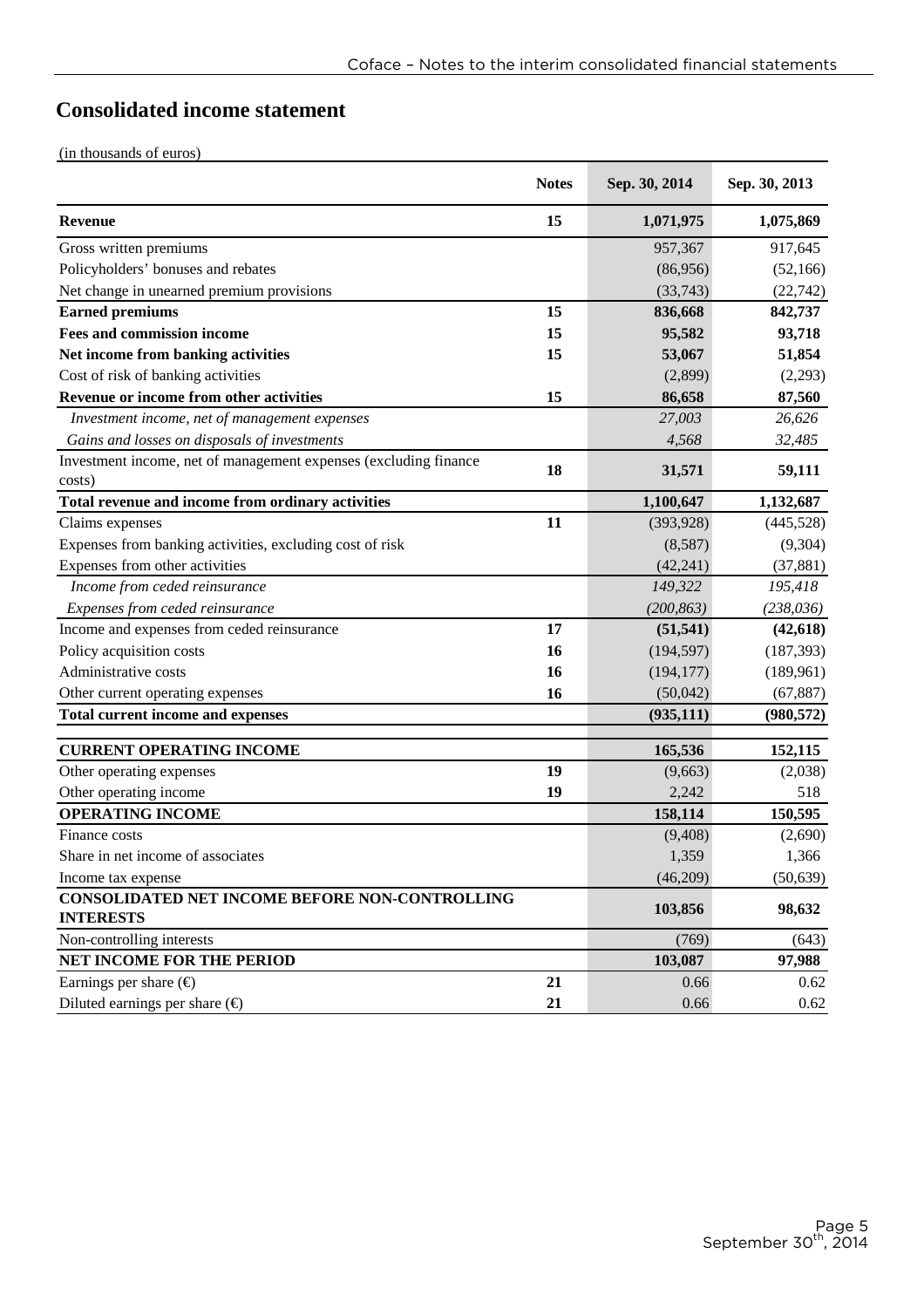# **Consolidated statement of comprehensive income**

|                                                               | <b>Notes</b> | Sep. 30, 2014 | Sep. 30, 2013 |
|---------------------------------------------------------------|--------------|---------------|---------------|
| Net income for the period                                     |              | 103,087       | 97,988        |
| Non-controlling interests                                     |              | 769           | 643           |
| Other comprehensive income                                    |              |               |               |
| Currency translation differences reclassifiable to income     |              | 17,876        | (17,953)      |
| Reclassified to income                                        |              |               |               |
| Recognized in equity                                          |              | 17,876        | (17,953)      |
| Fair value adjustments on available-for-sale financial assets | 5            | 27,155        | (24,313)      |
| $Reclassified to income - gross$                              |              | (5,580)       | (28, 813)     |
| $Reclassified to income - tax effect$                         |              | 1,772         | 8,350         |
| $Recognized$ in equity – reclassifiable to income – gross     |              | 43,123        | (8,239)       |
| Recognized in equity – reclassifiable to income – tax effect  |              | (12,160)      | 4,389         |
| Fair value adjustments on employee benefit obligations        |              |               |               |
| Other comprehensive income for the period, net of tax         |              | 45,032        | (42, 266)     |
| Total comprehensive income for the period                     |              | 148,888       | 56,366        |
| - attributable to owners of the parent                        |              | 148,358       | 56,488        |
| - attributable to non-controlling interests                   |              | 530           | (122)         |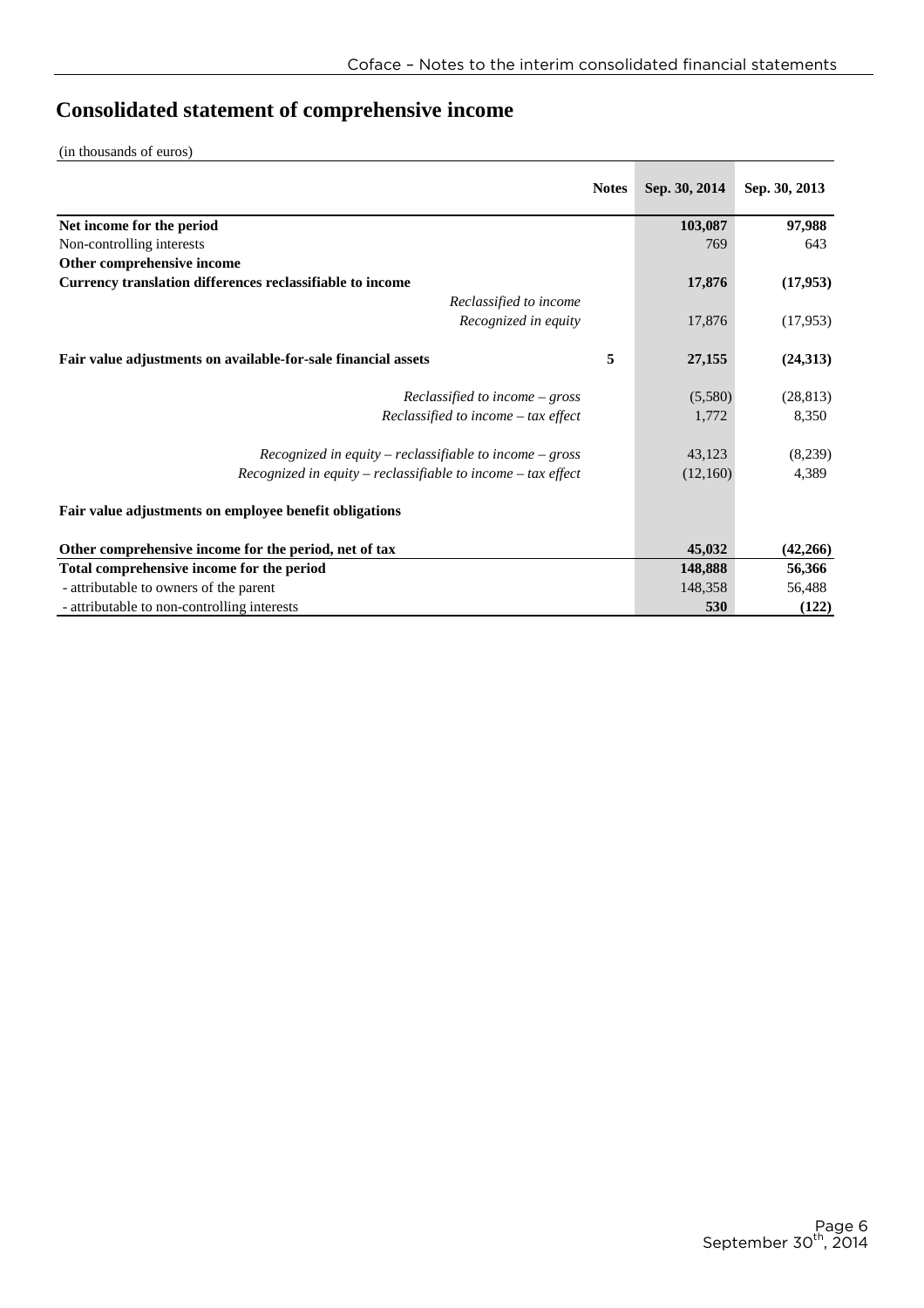# **Consolidated statement of changes in equity**

|                                                                                                                                           |              |                         |                               |                           |                                               | Other comprehensive income                |                                                   |                                   |                                                             |                                           |                                |
|-------------------------------------------------------------------------------------------------------------------------------------------|--------------|-------------------------|-------------------------------|---------------------------|-----------------------------------------------|-------------------------------------------|---------------------------------------------------|-----------------------------------|-------------------------------------------------------------|-------------------------------------------|--------------------------------|
|                                                                                                                                           | <b>Notes</b> | <b>Share</b><br>capital | Consolidated<br>reserves      | <b>Treasury</b><br>shares | Foreign<br>currency<br>translation<br>reserve | Reclassifiable<br>revaluation<br>reserves | Non-<br>reclassifiable<br>revaluation<br>reserves | Net income<br>for the<br>period   | <b>Equity</b><br>attributable<br>to owners of<br>the parent | Non-controlling Total equity<br>interests |                                |
| Equity at December 31, 2012 restated for IAS 19R                                                                                          |              | 784,207                 | 787,752                       |                           | (4, 491)                                      | 87,325                                    | (16, 288)                                         | 124,087                           | 1,762,593                                                   | 13,648                                    | 1,776,241                      |
| Appropriation of 2012 net income<br>Payment of 2012 dividends in 2013<br><b>Total transactions with owners</b><br>Sep.30, 2013 net income |              |                         | 124,087<br>(65,081)<br>59,006 |                           |                                               |                                           |                                                   | (124,087)<br>(124, 087)<br>97,988 | (65,081)<br>(65,081)<br>97,988                              | (1,089)<br>(1,089)<br>643                 | (66,170)<br>(66,170)<br>98,632 |
| Fair value adjustments on available-for-sale financial assets recognized in equity                                                        | 5            |                         |                               |                           |                                               | (3,436)                                   |                                                   |                                   | (3, 436)                                                    | (414)                                     | (3,850)                        |
| Fair value adjustments on available-for-sale financial assets reclassified to<br>income                                                   | 5            |                         |                               |                           |                                               | (20, 401)                                 |                                                   |                                   | (20, 401)                                                   | (61)                                      | (20, 463)                      |
| Change in actuarial gains and losses (IAS 19R)<br>Currency translation differences<br>Other movements                                     |              |                         | (2)                           |                           | (17, 927)                                     | 265                                       |                                                   |                                   | (17,662)<br>(2)                                             | (291)<br>8                                | (17,953)                       |
| <b>Equity at Sep. 30, 2013</b>                                                                                                            |              | 784,207                 | 846,756                       |                           | (22, 418)                                     | 63,753                                    | (16, 288)                                         | 97,988                            | 1,753,999                                                   | 12,445                                    | 1,766,443                      |
| <b>Equity at December 31, 2013</b>                                                                                                        |              | 784,207                 | 841,834                       |                           | (33,962)                                      | 75,930                                    | (15,211)                                          | 127,439                           | 1,780,239                                                   | 13,089                                    | 1,793,327                      |
| Capital increase                                                                                                                          |              | 2,034                   | 1,352                         |                           |                                               |                                           |                                                   |                                   | 3,386                                                       |                                           | 3,386                          |
| 2013 net income to be appropriated                                                                                                        |              |                         | 127,439                       |                           |                                               |                                           |                                                   | (127, 439)                        |                                                             |                                           |                                |

| 2013 net income to be appropriated                                                      |               |         | 127.439   |         |           |         |          | (127, 439) |            |         |            |
|-----------------------------------------------------------------------------------------|---------------|---------|-----------|---------|-----------|---------|----------|------------|------------|---------|------------|
| Special dividend paid to Natixis (issue premium)                                        |               |         | (226,983) |         |           |         |          |            | (226,983)  |         | (226,983)  |
| Payment of 2013 dividends in 2014                                                       |               |         | (1, 868)  |         |           |         |          |            | (1,868)    | (712)   | (2,580)    |
| <b>Total transactions with owners</b>                                                   |               | 2,034   | (100,060) |         |           |         |          | (127, 439) | (225, 465) | (712)   | (226, 178) |
| Sep. $30$ , $2014$ net income                                                           |               |         |           |         |           |         |          | 103,087    | 103,087    | 769     | 103,856    |
| Fair value adjustments on available-for-sale financial assets recognized in equity      | $\mathcal{D}$ |         |           |         |           | 31,279  |          |            | 31,279     | (316)   | 30,963     |
| Fair value adjustments on available-for-sale financial assets reclassified to<br>income | $\mathbf{r}$  |         |           |         |           | (3,808) |          |            | (3,808)    |         | (3,808)    |
| Change in actuarial gains and losses (IAS 19R)                                          |               |         |           |         |           |         |          |            |            |         |            |
| Currency translation differences                                                        |               |         |           |         | 17,799    |         |          |            | 17,799     | 78      | 17,876     |
| Treasury shares elimination                                                             |               |         |           | (2,340) |           |         |          |            | (2,340)    |         | (2,340)    |
| Other movements                                                                         |               |         | (184)     |         |           | 191     | (39)     |            | (35)       | (4,116) | (4,152)    |
| Equity at Sep. 30, 2014                                                                 |               | 786.241 | 741.590   | (2,340) | (16, 164) | 103,591 | (15,250) | 103,087    | 1,700,754  | 8,792   | 1,709,546  |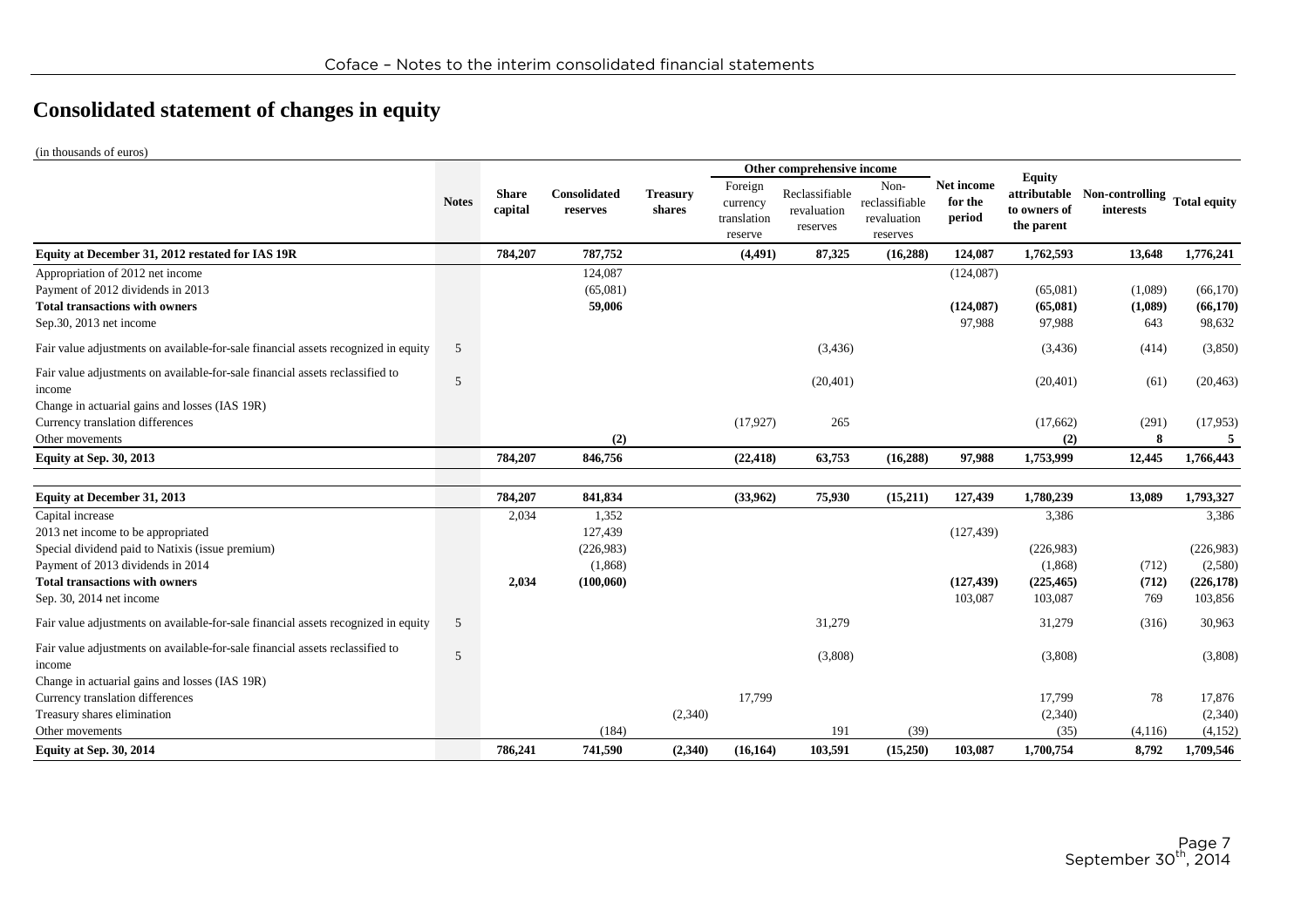# **Consolidated statement of cash flows**

| (in thousands of euros)                                                                                                                                                         | Sep. 30, 2014         | Sep. 30, 2013    |
|---------------------------------------------------------------------------------------------------------------------------------------------------------------------------------|-----------------------|------------------|
| Net income for the period                                                                                                                                                       | 103,087               | 97,988           |
| Income tax expense                                                                                                                                                              | 46,209                | 50,639           |
| Finance costs                                                                                                                                                                   | 9,408                 | 2,690            |
| Operating income before tax (A)                                                                                                                                                 | 158,704               | 151,318          |
| Non-controlling interests                                                                                                                                                       | 769                   | 643              |
| +/- Depreciation, amortization and impairment losses                                                                                                                            | 14,658                | 16,799           |
| +/- Net additions to/reversals from technical provisions                                                                                                                        | 6,450                 | 71,555           |
| +/- Share in net income of associates                                                                                                                                           | (1,359)               | (1,366)          |
| + Dividends received from associates                                                                                                                                            | 756                   | 684              |
| +/- Fair value adjustments on financial instruments recognized at fair value through income<br>+/- Non-cash items                                                               | 28,875                | (576)            |
| Total non-cash items $(B)$                                                                                                                                                      | 50,149                | 87,739           |
| Gross cash flows from operations $(C) = (A) + (B)$                                                                                                                              | 208,853               | 239,057          |
| Change in operating receivables and payables                                                                                                                                    | (54, 337)             | 47,450           |
| Net taxes paid (1)                                                                                                                                                              | 32,288                | (46, 342)        |
| Net cash related to operating activities (D)                                                                                                                                    | (22,049)              | 1,108            |
| Increase (decrease) in receivables arising from factoring operations                                                                                                            | (50, 646)             | (2,168)          |
| Increase (decrease) in payables arising from factoring operations                                                                                                               | 36,463                | (100, 525)       |
| Increase (decrease) in factoring liabilities                                                                                                                                    | 71,602                | 75,177           |
| Net cash generated from banking and factoring operations $(E)$                                                                                                                  | 57,419                | (27,516)         |
| Net cash generated from operating activities $(F) = (C+D+E)$                                                                                                                    | 244,222               | 212,650          |
| Acquisitions of investments                                                                                                                                                     | (2,581,163)           | (2,282,672)      |
| Disposals of investments                                                                                                                                                        | 2,269,226             | 2,194,165        |
| Net cash used in movements in investments $(G)$                                                                                                                                 | (311, 937)            | (88,507)         |
| Acquisitions of consolidated subsidiaries, net of cash acquired                                                                                                                 | (0)                   | 7,571            |
| Disposals of consolidated companies, net of cash transferred<br>Net cash used in changes in scope of consolidation $(H)$                                                        | $\boldsymbol{\theta}$ | 7,571            |
|                                                                                                                                                                                 |                       |                  |
| Disposals of property, plant and equipment and intangible assets                                                                                                                | (6,226)               | (22, 323)        |
| Acquisitions of property, plant and equipment and intangible assets<br>Net cash generated from (used in) acquisitions and disposals of property, plant and equipment and intang | 4,164<br>(2,062)      | 930<br>(21, 393) |
|                                                                                                                                                                                 |                       |                  |
| Net cash used in investing activities $(J) = (G+H+I)$                                                                                                                           | (313,999)             | (102, 330)       |
| Proceeds from the issue of equity instruments                                                                                                                                   | 3,386                 |                  |
| Special dividend paid to Natixis - issue premium payment                                                                                                                        | (226,983)             |                  |
| Treasury share transactions                                                                                                                                                     | (2,341)               |                  |
| Dividends paid to owners of the parent                                                                                                                                          | (1,868)               | (65,081)         |
| Dividends paid to non-controlling interests<br>Relution (Coface SA repurchase Compagnie Française d'Assurance pour le Commerce Extérieur from Natix                             | (712)<br>(4,146)      | (1,089)          |
| Cash flows related to transactions with owners                                                                                                                                  | (232, 664)            | (66, 170)        |
|                                                                                                                                                                                 |                       |                  |
| Proceeds from the issue of debt instruments<br>Cash used in the redemption of debt instruments                                                                                  | 388,818<br>(21, 122)  | 3,716<br>(5,568) |
| Cash flows related to the financing of Group operations                                                                                                                         | 367,696               | (1, 852)         |
| Net cash generated from (used in) financing activities $(K)$                                                                                                                    | 135,032               | (68, 023)        |
|                                                                                                                                                                                 |                       |                  |
| Impact of changes in exchange rates on cash and cash equivalents (L)                                                                                                            | 4,723                 | (8,581)          |
| Net increase in cash and cash equivalents (F+J+K+L)                                                                                                                             | 69,978                | 33,716           |
|                                                                                                                                                                                 |                       |                  |
| Net increase in cash and cash equivalents (F+J+K+L)                                                                                                                             | 69,978                | 33,716           |
| Net cash generated from operating activities (F)                                                                                                                                | 244,222               | 212,650          |
| Net cash used in investing activities (J)                                                                                                                                       | (313,999)             | (102, 330)       |
| Net cash generated from (used in) financing activities (K)                                                                                                                      | 135,032               | (68,023)         |
| Impact of changes in exchange rates on cash and cash equivalents (L)                                                                                                            | 4,723                 | (8,581)          |
|                                                                                                                                                                                 |                       |                  |
| Cash and cash equivalents at beginning of period                                                                                                                                | 273,920               | 257,010          |
| Cash and cash equivalents at end of period<br>Net change in cash and cash equivalents                                                                                           | 343,898               | 290,726          |
|                                                                                                                                                                                 | 69,978                | 33,716           |

(1) The favorable cash impact of net taxes paid is mainly related to the indemnity paid by Natixis to Coface to offset the loss of tax losses.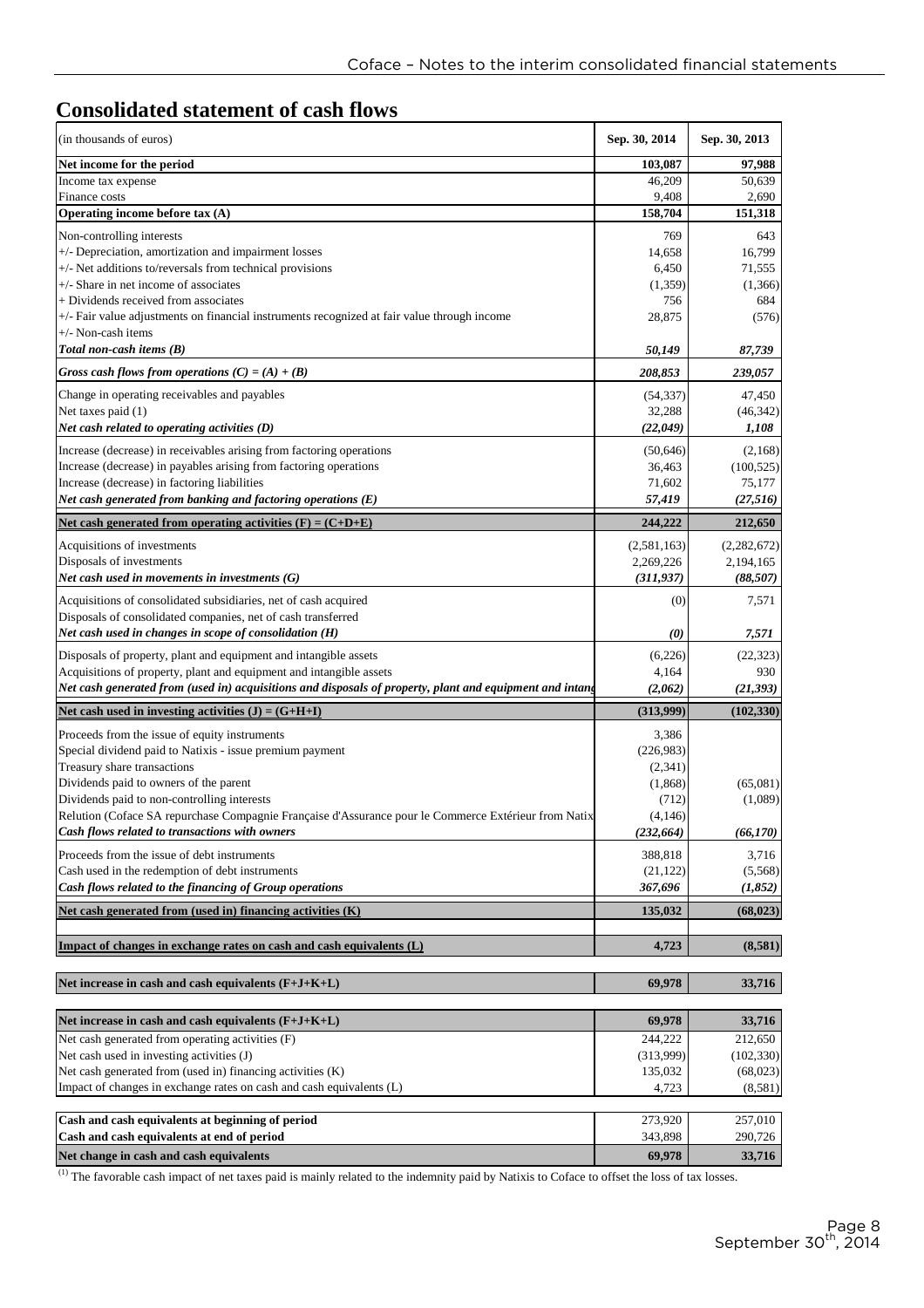# **NOTES TO THE CONDENSED INTERIM CONSOLIDATED FINANCIAL STATEMENTS**

### **Basis of preparation**

These IFRS condensed interim consolidated financial statements of the Coface Group as at September 30, 2014 are established in accordance with IAS 34 – Interim Financial Reporting, as adopted by the European Union.

These condensed interim financial statements comprise:

- a balance sheet:
- an income statement;
- a statement of comprehensive income;
- a statement of changes in equity;
- a statement of cash flows:
- and selected explanatory notes.

They are presented with comparative financial information at December 31, 2013 for balance sheet items, and for the nine months ended September 30, 2013 for income statement items.

The explanatory notes do not contain all of the disclosures required for a complete set of annual financial statements and should be read in conjunction with the consolidated financial statements for the year ended December 31, 2013.

The condensed consolidated financial statements of the Coface Group as at September 30, 2014 have been prepared in accordance with International Financial Reporting Standards (IFRS) as adopted by the European Union<sup>[1].</sup> The same accounting principles and policies have been used for the consolidated financial statements for the nine months ended September 30, 2014 as for the year ended December 31, 2013 – as described in Note 1, "Basis of preparation" of the 2013 consolidated financial statements. These condensed consolidated financial statements were examined by the Board of Directors on October 29, 2014.

### **Note 1. Significant events**

 $\overline{a}$ 

<sup>[1]</sup> The standards adopted by the European Union can be consulted on the website of the European Commission at: http://ec.europa.eu/internal\_market/accounting/ias/index\_en.htm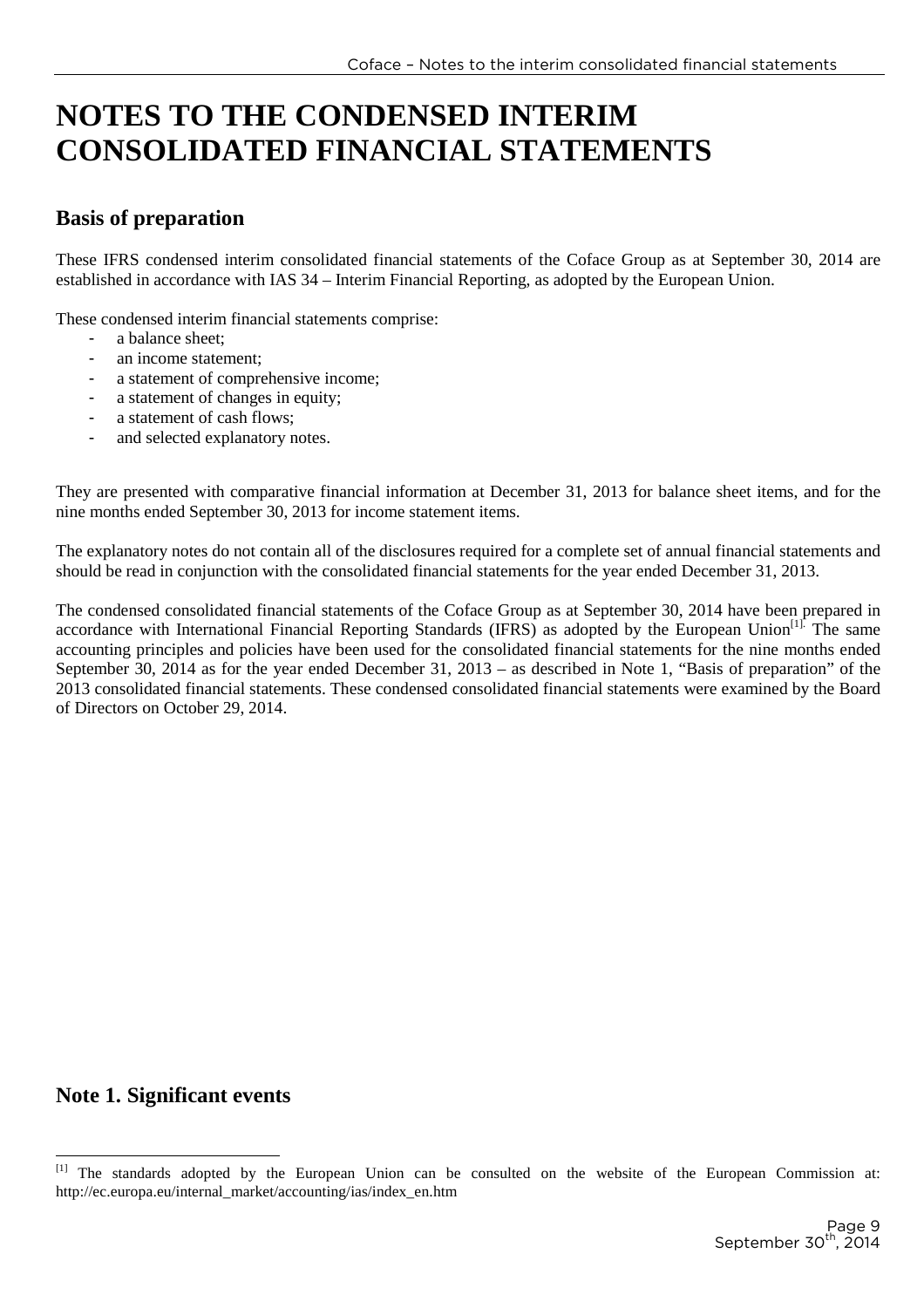#### **Initial public offering (IPO)**

Since 2011, the Coface Group has refocused on its core business, of credit insurance, and has undertaken a series of structural reorganizations that have restored the Group's operating profitability. In this context, on June 27, 2014 the Group entered a new stage of its development with its successful stock market listing on compartment A of French regulated market Euronext Paris.

The IPO was well received by the markets, with strong demand from French and international institutional investors resulting in a diversified ownership structure that reflects the multinational dimension of Coface.

The favorable reception from the markets led Natixis, acting as stabilizing agent in the name and on behalf of the financial institutions that accompanied Coface throughout its IPO, to exercise the over-allotment option in full just four days after the initial listing.

Following the IPO, Coface's market capitalization stood at approximately  $\epsilon$ 1,631 million.

The IPO consisted in a Retail Offering for 2,546,251 shares and an International Offering for 77,442,816 shares i.e. a total of 79,989,067 existing shares sold by Natixis, corresponding to 51% of the capital and voting rights. The gross proceeds of the Retail Offering and the International Offering represented a total of approximately €832 million based on the Offer Price of  $\epsilon$ 10.40 per share, and could reach  $\epsilon$ 957 million assuming the full exercise of the over-allotment option comprising a maximum 11,998,359 existing shares.

Coface SA shares were initially traded in the form of pledges of shares on Euronext Paris, compartment A, on June 27, 2014.

A concurrent employee offering was also launched for approximate gross proceeds of €13 million, in the form of 1,568,413 new shares at €8.32 per share i.e., a 20% discount (rounded up to the nearest euro cent) on the offer Price at €10.40.

The employee offering was made available in 19 countries and covered 80% of the Group's headcount. It was warmly welcomed by employees, as illustrated by the nearly 50% take-up rate.

#### **Subordinated debt issuance**

On March 27, 2014, Coface SA completed the issue of subordinated debt in the form of bonds for a nominal amount of €380 million (corresponding to 3,800 bonds with a mminal unit value of €100 thousand), maturing on March 27, 2024 (10 years). These bonds bear annual interest at 4.125%.

The issue allowed the Coface Group to optimize its capital structure, which had previously been characterized by an extremely low debt ratio (less than 1% at end-2013), and to strengthen its regulatory capital.

It was welcomed by a diversified and international basis of investors and was 10 times oversubscribed, demonstrating the confidence in the profitable growth model put in place by Coface over the last three years based on bolstered operating and financial fundamentals.

The per-unit bond issue price was €99,493.80, and the amount received by Coface SA was €376.7 million, net of placement fees and directly-attributable transaction costs.

These bonds are irrevocably and unconditionally guaranteed on a subordinated basis by Compagnie Française d'Assurance pour le Commerce Extérieur, the Coface Group's main operating entity.

On March 25, 2014, a joint surety was issued by Compagnie Française d'Assurance pour le Commerce Extérieur for €380 million, in favor of the investors in Coface SA's subordinated bonds, applicable until the extinction of all liabilities in respect of said investors. The annual interest rate applicable is 0.2% on the basis of the total amount (due by Coface SA).

This subordinated surety is recorded in off-balance sheet items. Since it is classified as an intragroup transaction, it is eliminated in consolidation and is not disclosed in the explanatory notes.

On March 27, 2014, Coface SA granted a subordinated intragroup loan to Compagnie Française d'Assurance pour le Commerce Extérieur in the amount of €314 million, maturing on March 26, 2024 (10 years) and bearing annual interest at 4.125%, payable at the anniversary date each year.

#### **Exercise of the over-allotment option**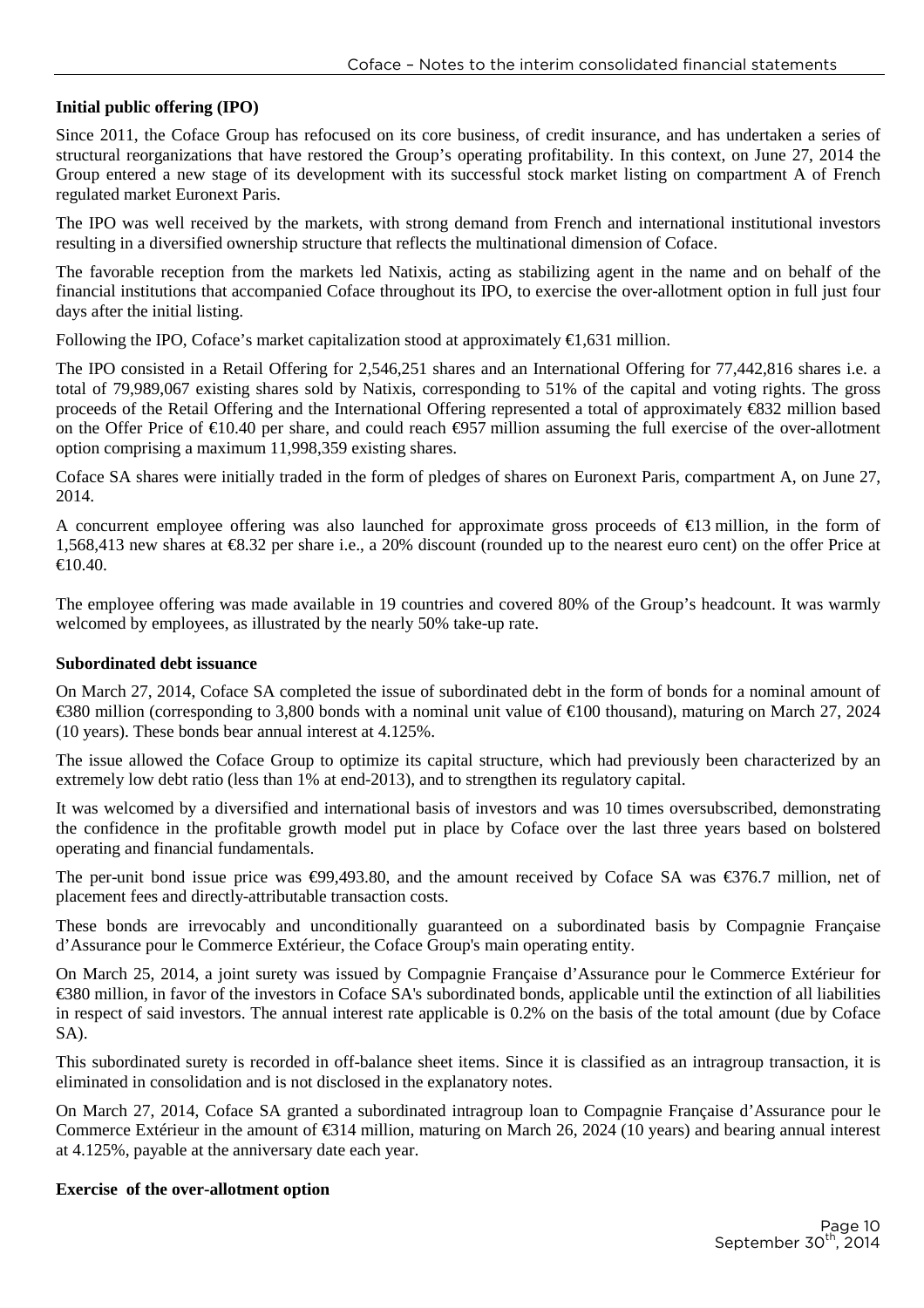On July 2, 2014, Naxitis, acting as stabilizing agent in the name and on behalf of the financial institutions that accompanied Coface throughout its IPO, exercised the over-allotment option in full covering 11,998,359 additional existing shares sold by Natixis at the offering price of  $\epsilon$ 10.40 per share. Accordingly the total number of Coface shares offered in connection with the initial public offering was 91,987,426 shares representing 58.65% of the capital and voting rights. Following the exercise of the over-allotment option, Natixis held 41.35% of the share capital of Coface.

On September 30, 2014 and following the employee offering, Natixis held 41.30% of the share capital of Coface.

#### **Liquidity agreement**

With effect from July 7, 2014, Coface appointed Natixis to implement a liquidity agreement for Coface SA shares traded on Euronext Paris, in accordance with the Charter of Ethics of the French financial markets association (Association française des marches financiers – AMAFI) dated March 8, 2011 and approved by the AMF on March 21, 2011.

The Group allocated  $\epsilon$ 5 million to the liquidity account for purposes of the agreement, which is for a period of 12 months subject to tacit renewal. The liquidity agreement is part of the share buyback program authorized by the shareholders' meeting of June 2, 2014.

#### **Geographic expansion**

In January, 2014, Coface was granted a license to issue credit insurance policies in Colombia via its own sales force, rounding out the indirect distribution model launched several years ago in Colombia based on a partnership with a local insurer.

In early May, Coface opened a new trade representation office in the Philippines.

#### **Tax compensation by Natixis**

Coface left the Natixis tax consolidation group with effect from January 1, 2014. In accordance with the tax consolidation agreement, Natixis paid Coface an amount of €50 million with respect to deferred tax assets recognized on tax loss carry forwards.

#### **Changes in the scope of consolidation**

During the second quarter of 2014, Coface SA purchased the 0.26% outstanding interest in Compagnie Française d'Assurance pour le Commerce Extérieur that it did not already own, which was held by Natixis. Compagnie Française d'Assurance pour le Commerce Extérieur is now wholly-owned by Coface SA. At September 30, 2014, the impact on the consolidated financial statements is a  $\epsilon$ 4 million change in non-controlling interests.

#### **Cessation of the state activity in Brazil**

SBCE, Brazilian insurance company managed on behalf of the Brazilian state and with the guarantee of the Brazilian state guarantees on non-insurable risks by the private market. The agreement binding the Brazilian state and SBCE was not renewed on 30 June 2014.

Revenue generated by this activity was  $\epsilon$ 5.6 millionat December 31, 2013 and  $\epsilon$ 2.6 million at 30 June 2014, as the activity has been terminated since June.

As at September 30, 2014, costs recognized in respect of the cessation of this activity as an other non-recurring operating expenses amounted to  $\in$ 1 million.

Since July 1,2014, SBCE continues its activity export insurance for short-term trading.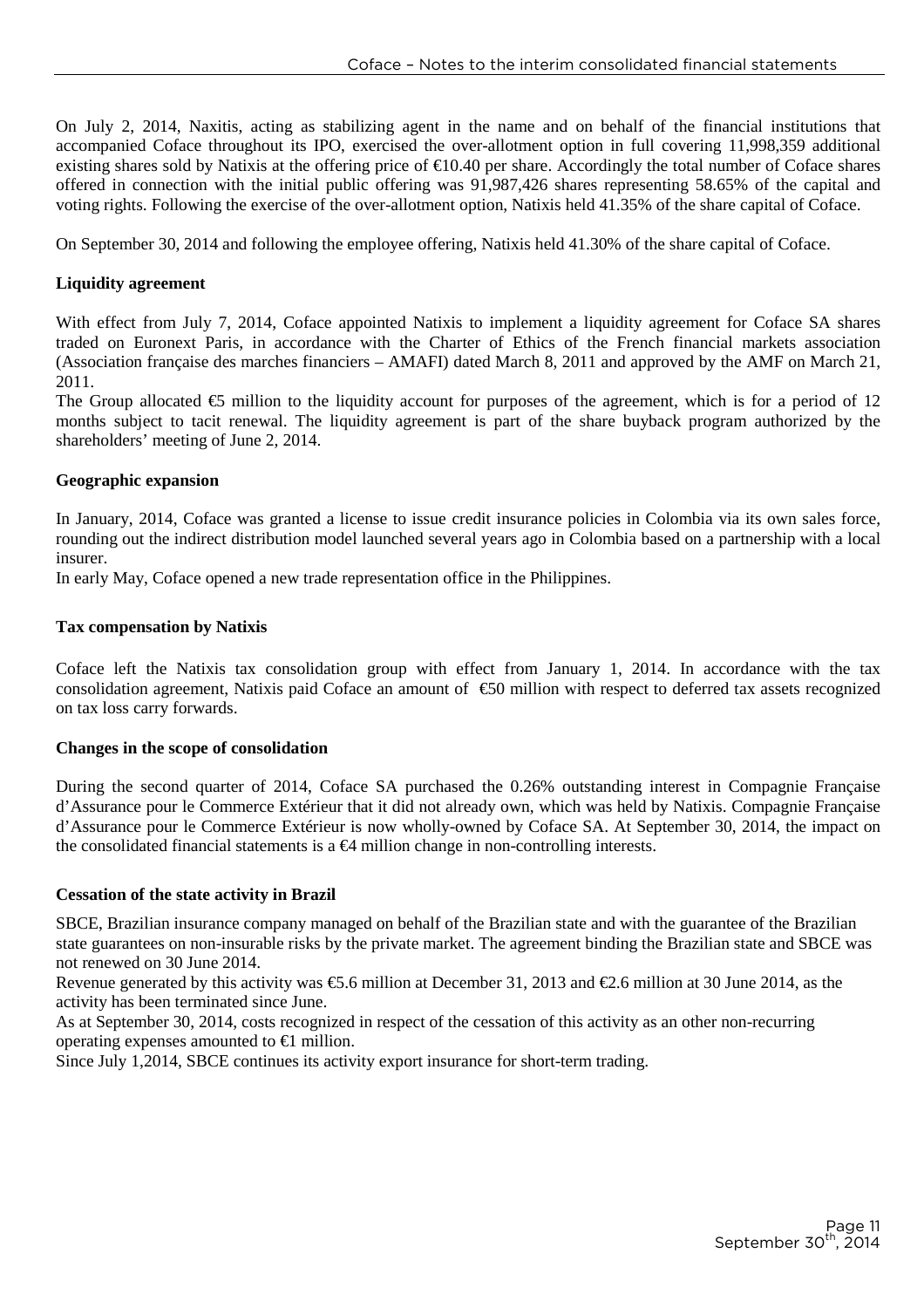## **Note 2. Accounting principles**

The entry into force on January 1, 2014 of the following new standards and amendments to existing standards did not have a material impact on the condensed interim consolidated financial statements of the Coface Group for the six months ended September 30, 2014:

- Amendments to IAS 32, effective for annual periods beginning on or after January 1, 2014 and applicable retrospectively. These amendments clarify some of the requirements for offsetting financial assets and financial liabilities in the balance sheet.
- The new standards on consolidation: IFRS 10 Consolidated Financial Statements, IFRS 11 Joint Arrangements, and IFRS 12 – Disclosure of Interests in Other Entities, published by the IASB on May 12, 2011 and adopted by the European Commission on December 11, 2012.
- IFRS 10 supersedes IAS 27 Consolidated and Separate Financial Statements in relation to consolidated financial statements as well as SIC-12 on special purpose entities. It establishes a single control model that applies to all entities, including structured entities. IFRS 11 supersedes IAS 31 – Interests in Joint Ventures, and SIC-13, Jointly Controlled Entities – Non-Monetary Contributions by Venturers.

IFRS 12 combines and enhances the disclosure requirements for subsidiaries, joint arrangements, associates and unconsolidated structured entities.

Application of IFRS 12 will result in additional disclosures concerning Coface's interests in unconsolidated structured entities.

As a result of these new standards, the IASB also published revised versions of IAS 27 – Separate Financial Statements and IAS 28 – Investments in Associates and Joint Ventures, which were adopted by the European Commission on December 11, 2012 and are effective for annual periods beginning on or after January 1, 2014.

Amendments to IFRS 10, IFRS 11 and IFRS 12 published by the IASB on June 28, 2012 and adopted by the European Commission on April 4, 2013. Application of these amended standards is mandatory for annual periods beginning on or after January 1, 2014. The amendments to IFRS 10 clarify the standard's transition guidance and limit the requirement to provide adjusted comparative information to only the immediately preceding comparative period. In addition, for disclosures related to unconsolidated structured entities, the amendments remove the requirement to present comparative information for periods before IFRS 12 is first applied.

#### **Accounting principles applied to interim periods**

#### **Accounting treatment of debt**

Debt is initially recognized at fair value after taking account of directly-attributable transaction costs. It is subsequently measured at amortized cost using the effective interest method. Amortized cost corresponds to:

- the measurement of the financial liability on initial recognition; minus
- repayments of principal; plus or minus
- cumulative amortization (calculated using the effective interest rate) and any discounts or premiums between the initial amount and the maturity amount.

Premiums and discounts are not included in the initial cost of the financial liability. However, they are included in the calculation of amortized cost and are recognized over the life of the financial liability using the yield-to-maturity method. As and when they are amortized, premiums and discounts impact the amortized cost of the financial liability.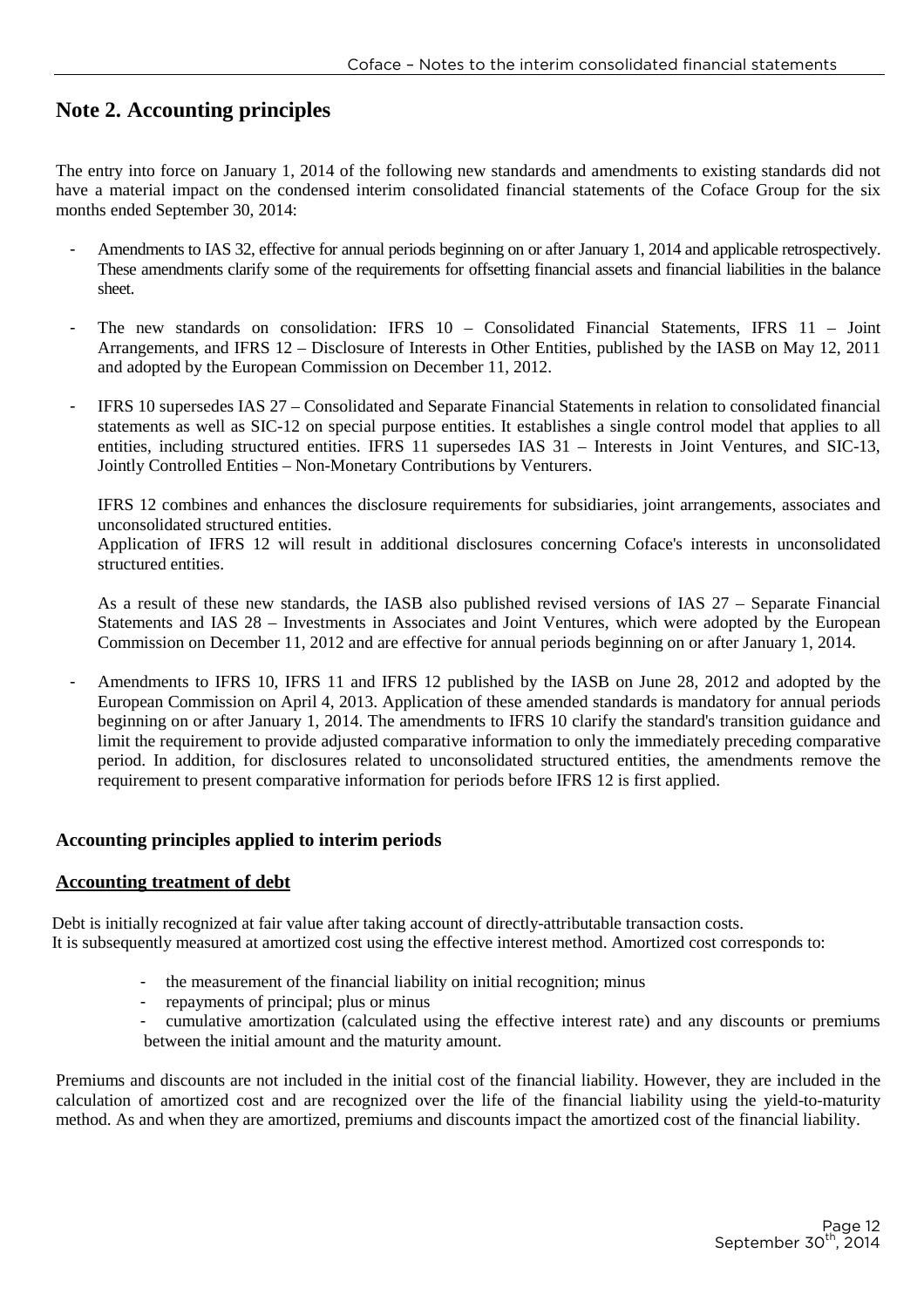#### **Accounting treatment of debt issuance costs**

Transaction costs directly attributable to the issuance of financial liabilities are included in the initial fair value of the liability. Transaction costs are defined as incremental costs directly attributable to the issuance of the financial liability, i.e., that would not have been incurred if the Group had not acquired, issued or disposed of the financial instrument.

Transaction costs include:

- fees and commissions paid to agents, advisers, brokers and other intermediaries;
- levies by regulatory agencies and securities exchanges;
- and transfer taxes and duties.

Transaction costs do not include:

- debt premiums or discounts;
- financing costs;
- internal administrative or holding costs.

As at September 30, 2014, the debt presented on the line « Subordinated bond debt » of the balance sheet, amounted to €383,005 thousand, (i.e. note 13) is composed of:

- nominal value amounted to  $\epsilon$ 380,000 thousand
- reduced by the debt issuance costs for  $\epsilon$ 3,113 thousand,
- reduced by the debt premiums for  $\epsilon$ 1,924 thousand,
- increased by interests accrued of  $\epsilon$ 8,042 thousand.

The impact on income as at September 30, 2014 mainly includes the interests related to the period for  $\epsilon$ 8,042 thousand.

#### **Income tax**

The method used to calculate the tax expense for the six months ended September 30, 2014 is the same as that used for the year ended December 31, 2013.

The tax expense is calculated on the basis of the latest known tax rate in force in each country.

Income tax expense includes both current taxes and, where justified by the tax position of the companies concerned, deferred taxes resulting from temporary differences and consolidation adjustments.

Deferred taxes are recorded by the liability method for temporary differences between the carrying amount of assets and liabilities at each period-end and their tax base.

Deferred tax assets and liabilities are calculated for all temporary differences, based on the tax rate that will be in force when the differences are expected to reverse, if this is known, or, failing that, at the tax rate in force at the period-end.

For reasons of prudence, Coface only recognizes a net deferred tax asset when it is probable that sufficient taxable profits against which the asset can be utilized will be available within a reasonable timeframe, even though tax losses can be carried forward for very long periods (e.g., 20 years in the United States) or indefinitely in France and the United Kingdom.

Coface therefore draws up tax business plans on a rolling basis, beginning from the last tax reporting date and extrapolated based on growth assumptions used in the medium-term business plans drawn up by its various business lines.

Where appropriate, adjustments are made to these tax plans in order to reflect specific tax regimes.

At December 31, 2013, deferred tax assets on the carryforward of unused tax losses in the Coface SA scope of consolidation amounted to  $\epsilon$ 51.7 million, corresponding to tax losses of the subsidiary Compagnie Française d'Assurance pour le Commerce Extérieur (formerly Coface SA).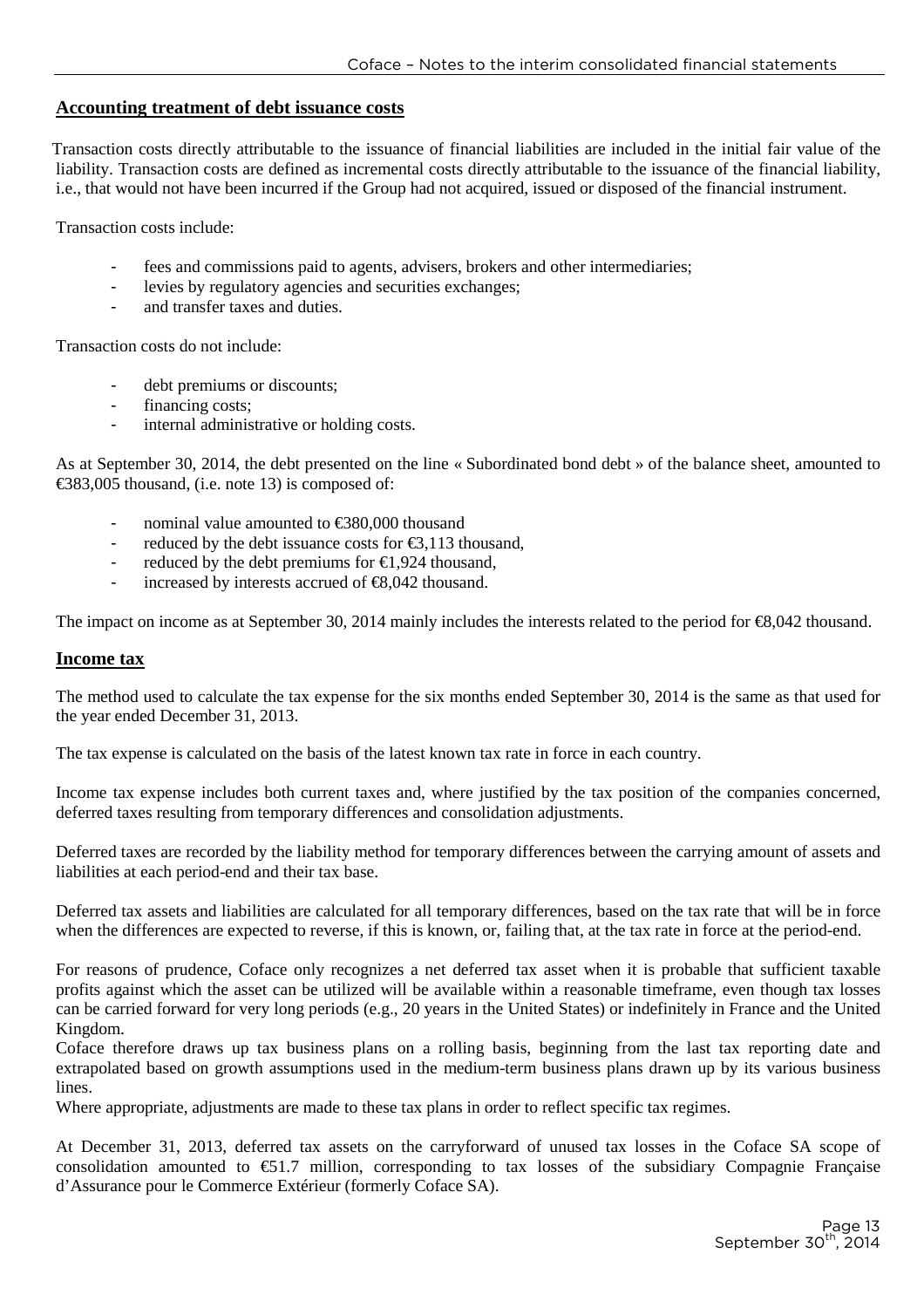Following the departure of Coface from the Natixis tax consolidation group, Natixis paid in the  $3<sup>rd</sup>$  quarter an indemnity to Coface to offset the loss of tax losses. The compensation was recognized in the income statement in current tax for €50.4 million and at the same time, the deferred tax assets related to the tax loss carryforwards were released in an amount of  $\epsilon$ 50.5 million through deferred tax expense.

#### **Estimates**

The main balance sheet items for which Management is required to make estimates are presented in the table below:

| <b>Estimates</b>                                    | <b>Notes</b> | <b>Type of information required</b>                                                                                                                                                                                             |
|-----------------------------------------------------|--------------|---------------------------------------------------------------------------------------------------------------------------------------------------------------------------------------------------------------------------------|
| Fair value of investment property                   | 5            | The fair value of investment property is based on market prices, adjusted where<br>appropriate to take account of the nature, location or any other characteristics<br>specific to the property.                                |
| Provision for earned premiums not yet written       | 10           | This provision is calculated based on the estimated amount of premiums expected<br>in the period less premiums recognized.                                                                                                      |
| Provision for policyholders' bonuses and<br>rebates | 10           | This provision is calculated based on the estimated amount of rebates and<br>bonuses payable to policyholders in accordance with the terms and conditions of<br>the policies written.                                           |
| Provision for subrogation and salvage               | 11           | This provision is calculated based on the estimated amount potentially<br>recoverable on paid claims.                                                                                                                           |
| Claims provision                                    | 11           | The claims provision covers the estimated cost of all reported claims not settled<br>at the period-end.                                                                                                                         |
| <b>IBNR</b> provision                               | 11           | The IBNR provision is calculated on a statistical basis using an estimate of the<br>final amount of claims that will be settled after the risk has been extinguished and<br>after any action taken to recover amounts paid out. |

# **Explanatory notes**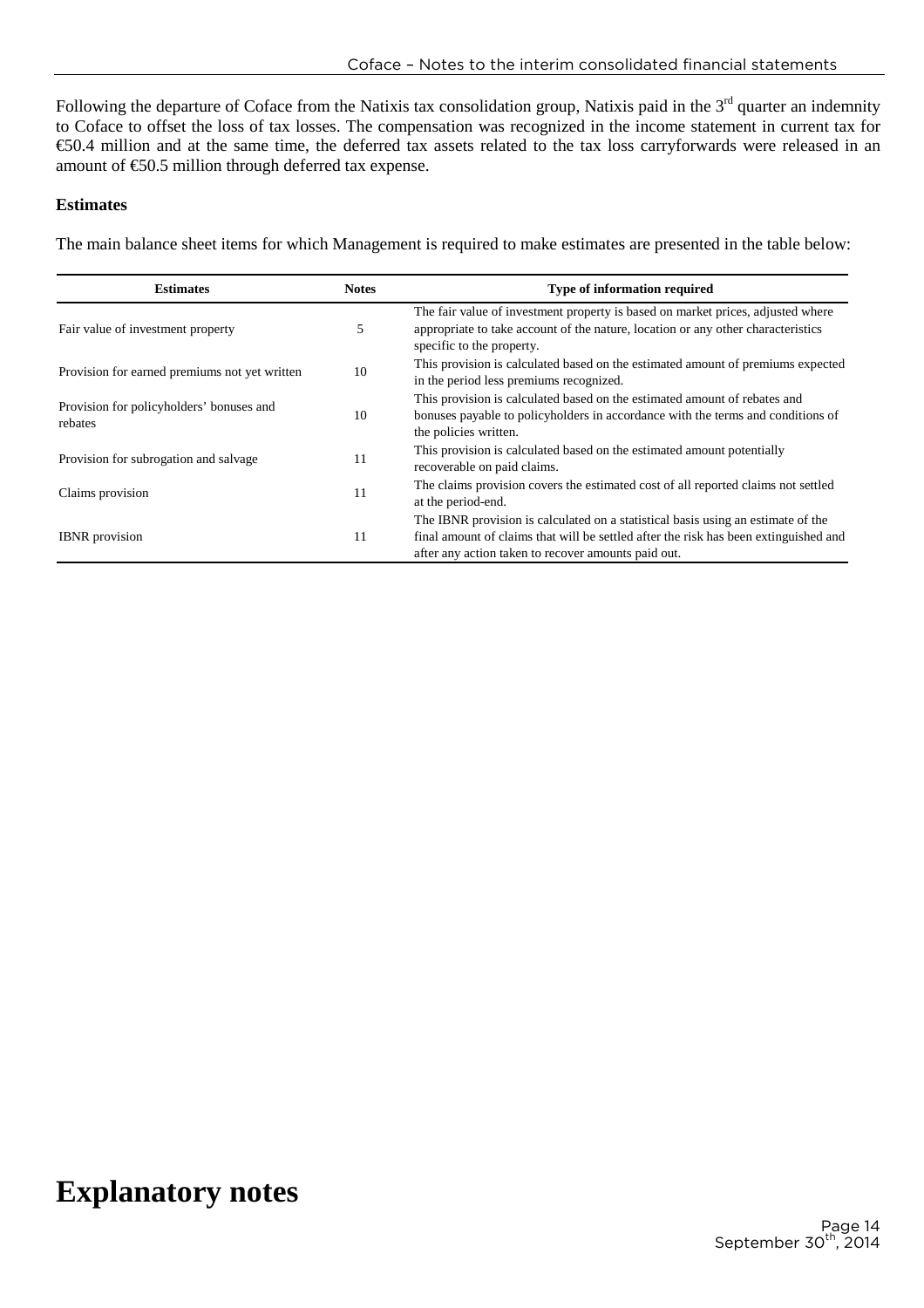### **Note 3. Goodwill**

At September 30, 2014, the change in goodwill amounted to  $\epsilon$ 675 thousand. Accordingly, this note is not presented.

### **Note 4. Other intangible assets**

At September 30, 2014, the change in other intangible assets amounted to a negative €5,857 thousand. Accordingly, this note is not presented.

### **Note 5. Investments**

#### **5.1 – Analysis by category**

At September 30, 2014, the carrying amount of held-to maturity (HTM) securities was €6,861 thousand; available-forsale (AFS) securities totaled  $\epsilon$ 2,280,443 thousand; and securities held for trading ("trading securities") came to €36,454 thousand.

At December 31, 2013, the carrying amount of held-to maturity (HTM) securities was  $\epsilon$ 9,403 thousand; available-forsale (AFS) securities totaled  $\epsilon$ 1,891,204 thousand; and securities held for trading ("trading securities") came to €52,271 thousand.

As an insurance group, Coface's investment allocation is heavily weighted towards fixed-income products.

At September 30, 2014, 12% of the Group's total bond portfolio was rated "AAA", 35% "AA" and "A", 33% "BBB" and 20% below "BB". The portion of the bond portfolio rated below "BB" exclusively comprises securities with maturities of less than three years.

At September 30, 2014, bonds represented 68% of the total investment portfolio.

|                                                                                                                                                   |                                   |                              | Sep. 30, 2014                                     |                                   |                                          |                                   |                                  | Dec. 31, 2013                          |                                   |                                          |
|---------------------------------------------------------------------------------------------------------------------------------------------------|-----------------------------------|------------------------------|---------------------------------------------------|-----------------------------------|------------------------------------------|-----------------------------------|----------------------------------|----------------------------------------|-----------------------------------|------------------------------------------|
| (in thousands of euros)                                                                                                                           | <b>Amortized cost</b> Revaluation |                              | Net value                                         | Fair value                        | <b>Unrealized</b><br>gains and<br>losses | <b>Amortized cost</b>             | Revaluation                      | Net value                              | Fair value                        | <b>Unrealized</b><br>gains and<br>losses |
| <b>AFS</b> securities                                                                                                                             | 2,160,770                         | 119,674                      | 2,280,443                                         | 2,280,443                         |                                          | 1,810,511                         | 80,693                           | 1,891,204                              | 1,891,204                         |                                          |
| Equities and other variable-income securities                                                                                                     | 195,823                           | 99,214                       | 295,037                                           | 295,037                           |                                          | 109,981                           | 92,486                           | 202,467                                | 202,467                           |                                          |
| Bonds and government securities<br>$o/w$ direct investments in securities<br>o/w investments in UCITS<br>Shares in non-trading property companies | 1,964,946<br>1,704,354<br>260,592 | 20,460<br>25,001<br>(4, 541) | 1,985,406<br>1,729,354<br>256,051<br>$\mathbf{1}$ | 1,985,406<br>1,729,354<br>256,051 |                                          | 1,700,529<br>1,338,281<br>362,248 | (11,793)<br>(4, 448)<br>(7, 345) | 1,688,736<br>1,333,833<br>354,903<br>1 | 1,688,736<br>1,333,833<br>354,903 |                                          |
| <b>HTM</b> securities<br><b>Bonds</b>                                                                                                             | 6.861                             |                              | 6.861                                             | 7,624                             | 763                                      | 9,403                             |                                  | 9.403                                  | 10,170                            | 767                                      |
| Fair value through income - trading securities                                                                                                    |                                   |                              |                                                   |                                   |                                          |                                   |                                  |                                        |                                   |                                          |
| Money market funds (UCITS)                                                                                                                        | 36.429                            | 25                           | 36,454                                            | 36,454                            |                                          | 52,271                            |                                  | 52,271                                 | 52,271                            |                                          |
| Derivatives (positive fair value)                                                                                                                 |                                   | 2,373                        | 2,373                                             | 2,373                             |                                          |                                   | 1,386                            | 1,386                                  | 1,386                             |                                          |
| <b>Loans and receivables</b>                                                                                                                      | 239,587                           |                              | 239,587                                           | 239,587                           |                                          | 253,098                           |                                  | 253,098                                | 253,098                           |                                          |
| <b>Investment property</b>                                                                                                                        | 708                               | 216                          | 924                                               | 924                               |                                          | 1,055                             | 216                              | 1,271                                  | 1,271                             |                                          |
| <b>Total</b>                                                                                                                                      | 2,444,355                         | 122,287                      | 2,566,642                                         | 2,567,405                         | 763                                      | 2,126,338                         | 82,294                           | 2,208,633                              | 2,209,400                         | 767                                      |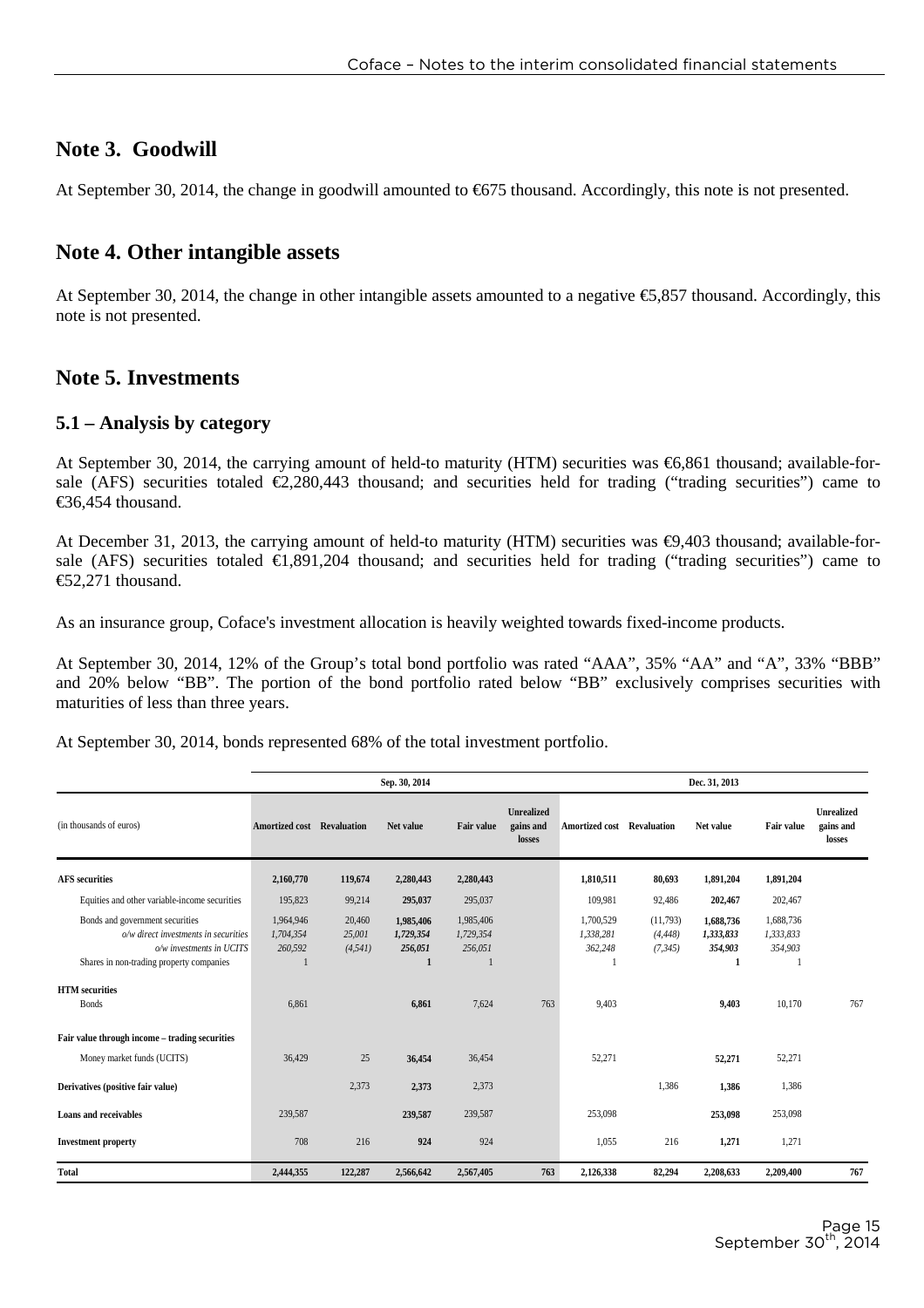| (in thousands of euros)                                      | <b>Gross</b><br>Sep. 30, 2014 | Impairment | <b>IFRS</b><br>Sep. 30, 2014 | <b>IFRS</b><br>Dec. 31, 2013 |
|--------------------------------------------------------------|-------------------------------|------------|------------------------------|------------------------------|
| <b>AFS</b> securities                                        | 2,310,556                     | (30, 113)  | 2,280,443                    | 1,891,204                    |
| Equities and other variable-income securities                | 325,141                       | (30, 105)  | 295,037                      | 202,467                      |
| Bonds and government securities                              | 1,985,406                     |            | 1,985,406                    | 1,688,736                    |
| o/w direct investments in securities                         | 1,729,354                     |            | 1,729,354                    | 1,333,833                    |
| o/w investments in UCITS                                     | 256,051                       |            | 256.051                      | 354.903                      |
| Shares in non-trading property companies                     | 9                             | (8)        | $\mathbf{1}$                 | 1                            |
| <b>HTM</b> securities                                        |                               |            |                              |                              |
| <b>B</b> ond                                                 | 6,861                         |            | 6,861                        | 9,403                        |
| Fair value through income - trading securities               |                               |            |                              |                              |
| Money market funds (UCITS)                                   | 36,454                        |            | 36.454                       | 52,271                       |
| Derivatives (positive fair value)                            | 2,373                         |            | 2,373                        | 1,386                        |
| (for information, derivatives with a negative fair<br>value) | (19, 101)                     |            | (19, 101)                    |                              |
| <b>Loans and receivables</b>                                 | 239,587                       |            | 239,587                      | 253,098                      |
| <b>Investment property</b>                                   | 924                           |            | 924                          | 1,271                        |
| <b>Total investments</b>                                     | 2,596,755                     | (30, 113)  | 2,566,642                    | 2,208,633                    |

| (in thousands of euros)                                                                                            | Dec. 31, 2013         | <b>Additions</b> | <b>Reversals</b>   | <b>Exchange rate</b><br>effects and<br>other | Sep. 30, 2014         |
|--------------------------------------------------------------------------------------------------------------------|-----------------------|------------------|--------------------|----------------------------------------------|-----------------------|
| <b>AFS</b> securities<br>Equities and other variable-income securities<br>Shares in non-trading property companies | 30,661<br>30.653<br>8 | 1.293<br>1.293   | (1,949)<br>(1,949) | 107<br>107                                   | 30,113<br>30,105<br>8 |
| <b>Total impairment</b>                                                                                            | 30.661                | 1.293            | (1.949)            | 107                                          | 30,113                |

At September 30, 2014, Coface Chile reversed an impairment loss in respect of Coface Factoring Chile further to its liquidation. Since this was the matching entry to the liquidation loss, it had no impact on income.

#### **Change in investments by category**

| (in thousands of euros)                               | Dec. 31, 2013<br>Carrying<br>amount | <b>Increases</b> | <b>Decreases</b> | <b>Revaluation</b> | Impairment | Other<br>movements | Sep. 30, 2014<br>Carrying<br>amount |
|-------------------------------------------------------|-------------------------------------|------------------|------------------|--------------------|------------|--------------------|-------------------------------------|
|                                                       |                                     |                  |                  |                    |            |                    |                                     |
| <b>AFS</b> securities                                 | 1,891,204                           | 1,767,131        | (1,426,549)      | 37,518             | 656        | 10,484             | 2,280,443                           |
| Equities and other variable-income securities         | 202,467                             | 98,756           | (8,694)          | 5,313              | 656        | (3,460)            | 295,037                             |
| Bonds and government securities                       | 1,688,736                           | 1,668,375        | (1,417,855)      | 32,205             |            | 13,944             | 1,985,406                           |
| Shares in non-trading property companies              |                                     |                  |                  |                    |            |                    |                                     |
| <b>HTM</b> securities                                 |                                     |                  |                  |                    |            |                    |                                     |
| <b>Bonds</b>                                          | 9,403                               |                  | (2,542)          |                    |            |                    | 6,861                               |
|                                                       |                                     |                  |                  |                    |            |                    |                                     |
| Fair value through income – trading securities        | 52,271                              | 722,780          | (738, 306)       | 23                 |            | (314)              | 36,454                              |
|                                                       |                                     |                  |                  |                    |            |                    |                                     |
| Loans, receivables and other financial<br>investments | 255,755                             | 107,826          | (103, 778)       | (28, 898)          |            | 11,978             | 242,884                             |
|                                                       |                                     |                  |                  |                    |            |                    |                                     |
| Derivatives (positive fair value)                     | 1,386                               | 31,328           | (1, 438)         | (28, 898)          |            | (5)                | 2,373                               |
| Loans and receivables                                 | 253,098                             | 76,499           | (101, 993)       |                    |            | 11,982             | 239,587                             |
|                                                       |                                     |                  |                  |                    |            |                    |                                     |
| <b>Investment Property</b>                            | 1,271                               |                  | (347)            |                    |            |                    | 924                                 |
| <b>Total investments</b>                              | 2,208,633                           | 2,597,737        | (2,271,174)      | 8,643              | 656        | 22,148             | 2,566,642                           |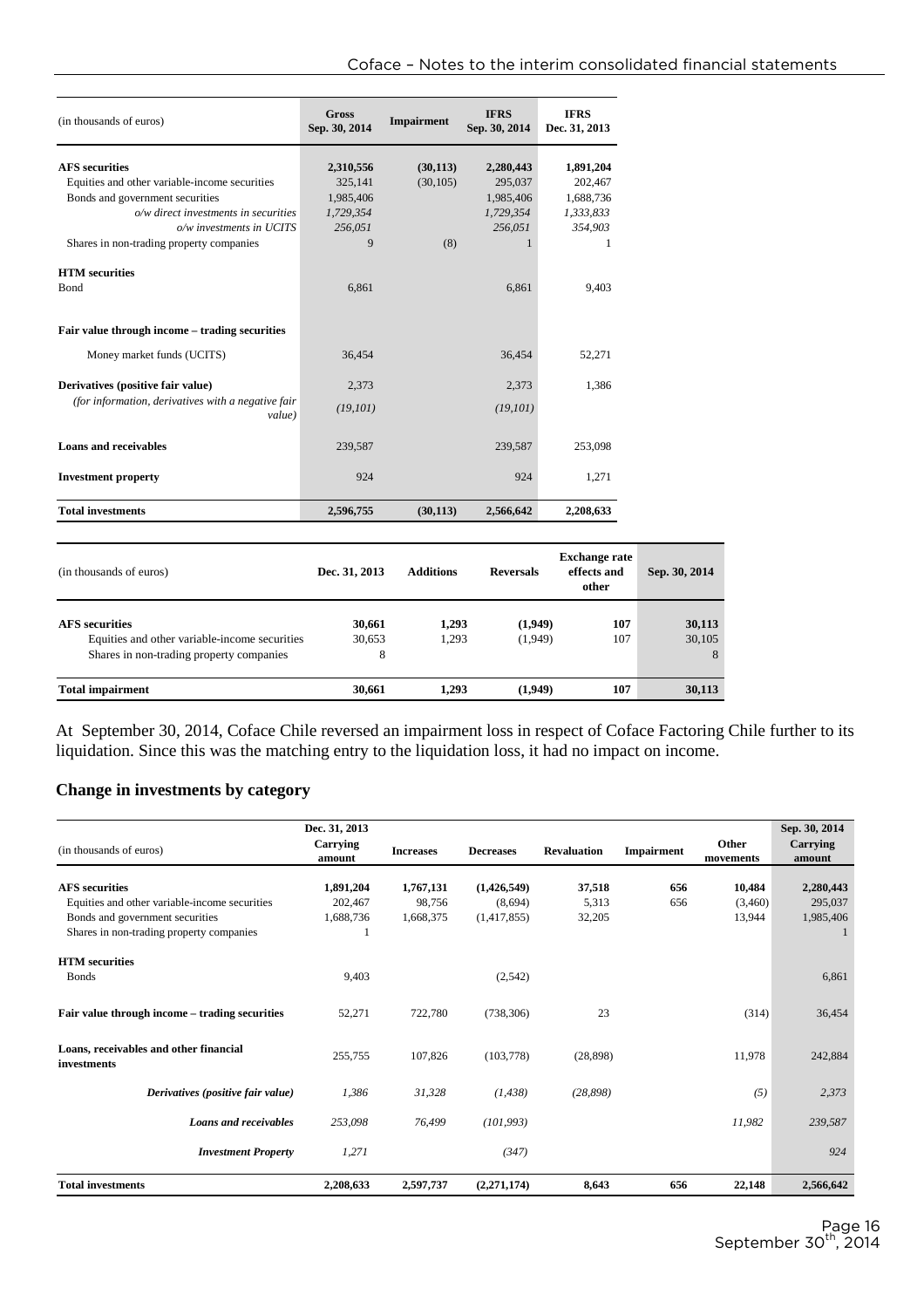At September 30, 2014, material changes were observed for the following items:

- Equities and other variable-income securities amounted to  $\epsilon$ 295,037 thousand at September 30, 2014, versus €202,467 thousand at December 31, 2013. The €92,570 thousand change in this item chiefly reflects the acquisition of additional equities by the "Colombes" mutual funds. The "Colombes" mutual funds were set up in 2013, and consolidated as from that date, to centralize the management of the Group's investments.
- Bonds and government securities amounted to  $\epsilon$ 1,895406 thousand at September 30, 2014, versus €1,688,736 thousand at December 31, 2013. The €296670 thousand increase in this item is mainly attributable to various transactions and the remeasurement of the "Colombes" mutual funds.
- Held-to maturity (HTM) securities amounted to  $\epsilon$ 6,861 thousand at September 30, 2014, versus  $\epsilon$ 9,403 thousand at December 31, 2013. The  $\epsilon$ 2,542 thousand decrease correspond to the maturity of the bound.
- Loans, receivables and other investments amounted to  $\epsilon$ 279,338 thousand at September 30, 2014, versus €308,026 thousand at December 31, 2013. This item mainly comprises trading securities, certificates of deposit and term deposits.

#### **5.2 – Financial instruments recognized at fair value**

The fair values of financial instruments recorded in the balance sheet are measured according to a hierarchy that categorizes into three levels the inputs used to measure fair value. These levels are as follows:

Level 1: Quoted prices in active markets for an identical financial instrument.

Securities classified as level 1 represent 82% of the Group's portfolio. They correspond to:

- equities, bonds and government securities listed on organized markets, as well as units in mutual funds whose net asset value is calculated and published on a very regular basis and is readily available (AFS securities);
- government bonds and bonds indexed to variable interest rates (HTM securities);
- French UCIT money-market funds (trading securities).

Level 2: Use of inputs, other than quoted prices for an identical instrument that are directly or indirectly observable in the market (inputs corroborated by the market such as yield curves, swap rates, multiples method, etc.). This level is used for the following instruments:

- unlisted equities;
- loans and receivables due from banks or clients and whose fair value is determined using the historical cost method.

Level 3: Valuation technics based on unobservable inputs such as projections or internal data. This level corresponds to unlisted equities, investment securities and mutual fund units (UCITS), as well as investment property.

#### **Breakdown of financial instrument fair value measurements as at September 30, 2014 by level in the fair value hierarchy**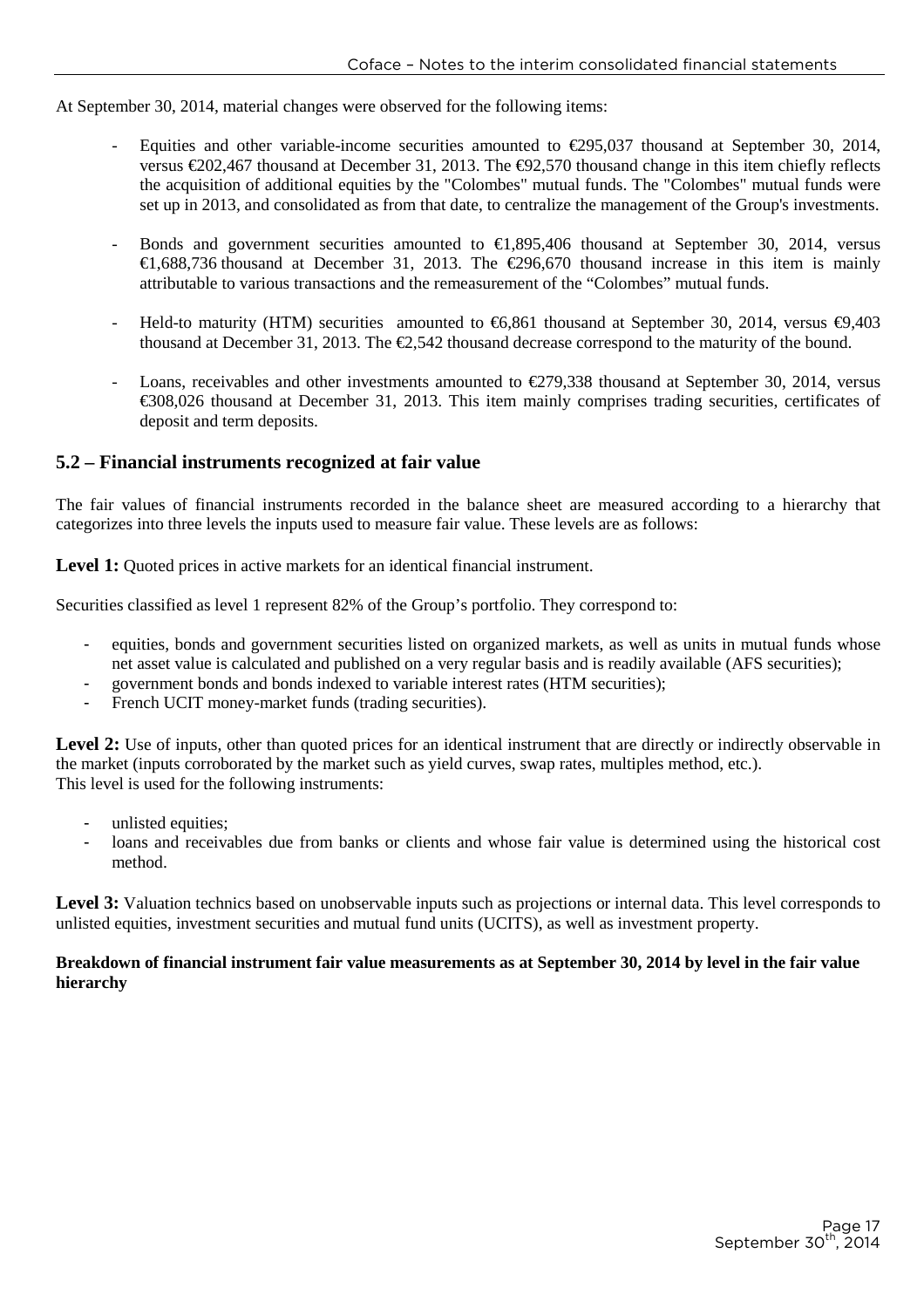|                                                                              |                    |            | Level 1                                                                       | Level 2                                                                                             | Level 3                                                                                               |
|------------------------------------------------------------------------------|--------------------|------------|-------------------------------------------------------------------------------|-----------------------------------------------------------------------------------------------------|-------------------------------------------------------------------------------------------------------|
| (in thousands of euros)                                                      | Carrying<br>amount | Fair value | Fair value<br>determined<br>based on<br>quoted prices<br>in active<br>markets | Fair value<br>determined<br>based on<br>valuation<br>techniques<br>that use<br>observable<br>inputs | Fair value<br>determined<br>based on<br>valuation<br>techniques<br>that use<br>unobservable<br>inputs |
| <b>AFS</b> securities                                                        | 2,280,443          | 2,280,443  | 2,033,387                                                                     | 123,211                                                                                             | 123,845                                                                                               |
| Equities and other variable-income securities                                | 295,037            | 295,037    | 156,522                                                                       | 14,671                                                                                              | 123,844                                                                                               |
| Bonds and government securities                                              | 1,985,406          | 1,985,406  | 1,876,865                                                                     | 108,540                                                                                             |                                                                                                       |
| Shares in non-trading property companies                                     | 1                  | 1          |                                                                               |                                                                                                     | 1                                                                                                     |
| <b>HTM</b> securities                                                        |                    |            |                                                                               |                                                                                                     |                                                                                                       |
| <b>Bonds</b>                                                                 | 6,861              | 7,624      | 7,624                                                                         |                                                                                                     |                                                                                                       |
| Fair value through income – trading securities<br>Money market funds (UCITS) | 36,454             | 36,454     | 36,454                                                                        |                                                                                                     |                                                                                                       |
| <b>Derivatives</b>                                                           | 2,373              | 2,373      |                                                                               | 2,373                                                                                               |                                                                                                       |
| <b>Loans and receivables</b>                                                 | 239,587            | 239,587    |                                                                               | 239,587                                                                                             |                                                                                                       |
| <b>Investment property</b>                                                   | 924                | 924        |                                                                               |                                                                                                     | 924                                                                                                   |
| <b>TOTAL</b>                                                                 | 2,566,642          | 2,567,405  | 2,077,466                                                                     | 365,170                                                                                             | 124,769                                                                                               |

### **Movements in Level 3 securities as at September 30, 2014**

| (in thousands of euros)                       | Level 3             | <b>Gains and losses</b><br>recognized in the period |                       |                             | <b>Transactions for the</b><br>period | Changes in                | Exchange     | Level 3             |
|-----------------------------------------------|---------------------|-----------------------------------------------------|-----------------------|-----------------------------|---------------------------------------|---------------------------|--------------|---------------------|
|                                               | At Dec. 31,<br>2013 | In income                                           | Directly in<br>equity | Purchases/<br><b>Issues</b> | Sales/<br>Redemptions                 | scope of<br>consolidation | rate effects | At Sep. 30,<br>2014 |
| <b>AFS</b> securities                         | 107,825             | 166                                                 | 8,198                 | 6,211                       |                                       |                           | 1,445        | 123,845             |
| Equities and other variable-income securities | 107,824             | 166                                                 | 8,198                 | 6,211                       |                                       |                           | 1,445        | 123,844             |
| Shares in non-trading property companies      |                     |                                                     |                       |                             |                                       |                           |              |                     |
| <b>Investment property</b>                    | 1,271               | (347)                                               |                       |                             |                                       |                           |              | 924                 |
| <b>TOTAL</b>                                  | 109,096             | (181)                                               | 8,198                 | 6,211                       |                                       |                           | 1,445        | 124,769             |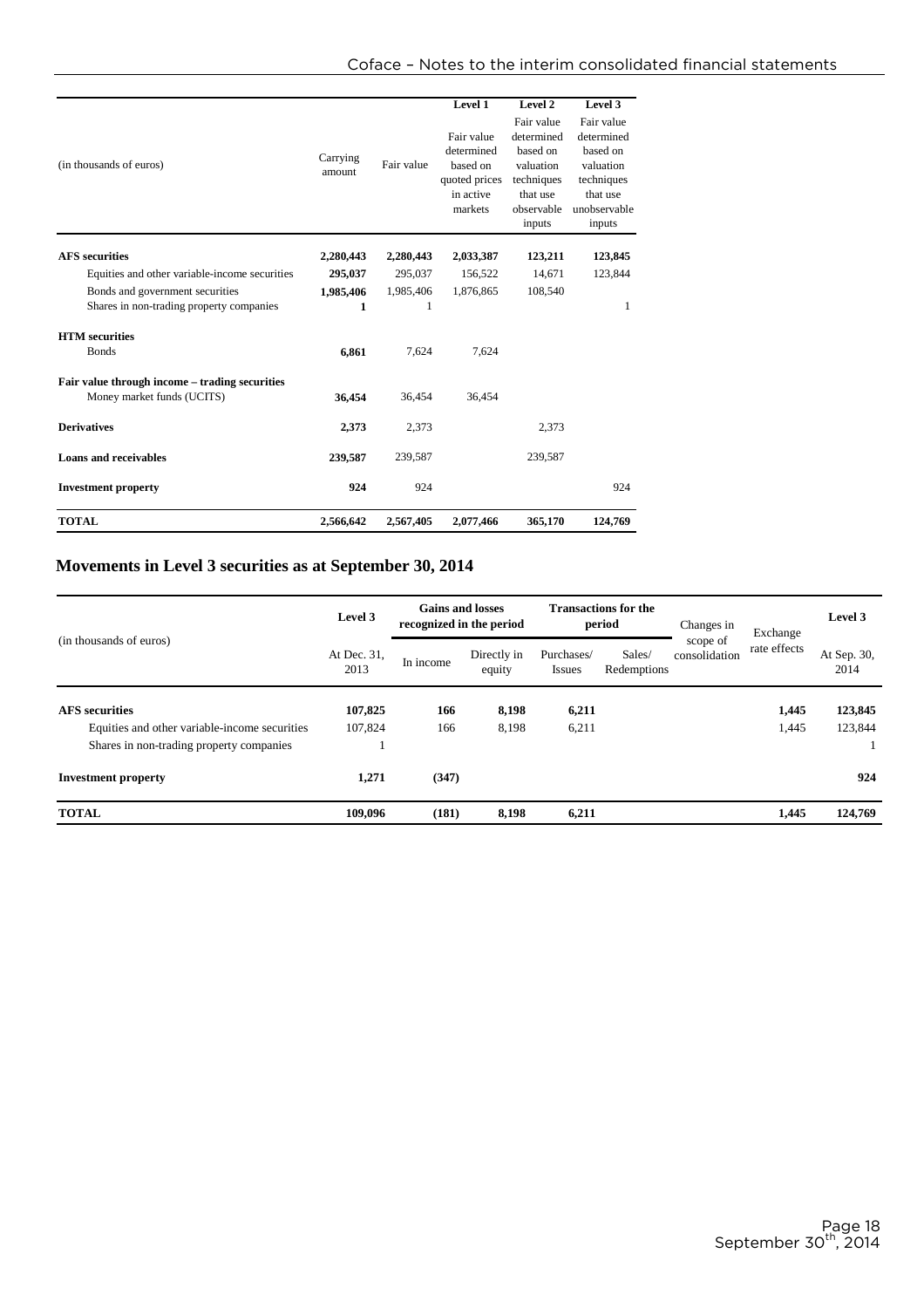**Breakdown of financial instrument fair value measurements as at December 31, 2013 by level in the fair value hierarchy** 

|                                                |                    |            | Level 1                                                                       | Level 2                                                                                             | Level 3                                                                                               |
|------------------------------------------------|--------------------|------------|-------------------------------------------------------------------------------|-----------------------------------------------------------------------------------------------------|-------------------------------------------------------------------------------------------------------|
| (in thousands of euros)                        | Carrying<br>amount | Fair value | Fair value<br>determined<br>based on<br>quoted prices<br>in active<br>markets | Fair value<br>determined<br>based on<br>valuation<br>techniques<br>that use<br>observable<br>inputs | Fair value<br>determined<br>based on<br>valuation<br>techniques<br>that use<br>unobservable<br>inputs |
| <b>AFS</b> securities                          | 1,891,204          | 1,891,204  | 1,637,022                                                                     | 146,357                                                                                             | 107,825                                                                                               |
| Equities and other variable-income securities  | 202,467            | 202,467    | 79,972                                                                        | 14,671                                                                                              | 107,824                                                                                               |
| Bonds and government securities                | 1,688,736          | 1,688,736  | 1,557,050                                                                     | 131,686                                                                                             |                                                                                                       |
| Shares in non-trading property companies       | 1                  | 1          |                                                                               |                                                                                                     | 1                                                                                                     |
| <b>HTM</b> securities                          |                    |            |                                                                               |                                                                                                     |                                                                                                       |
| <b>Bonds</b>                                   | 9,403              | 10,170     | 10,170                                                                        |                                                                                                     |                                                                                                       |
| Fair value through income - trading securities |                    |            |                                                                               |                                                                                                     |                                                                                                       |
| Money market funds (UCITS)                     | 52,271             | 52,271     | 52,271                                                                        |                                                                                                     |                                                                                                       |
| <b>Derivatives</b>                             | 1,386              | 1,386      |                                                                               | 1,386                                                                                               |                                                                                                       |
| <b>Loans and receivables</b>                   | 253,098            | 253,098    |                                                                               | 253,098                                                                                             |                                                                                                       |
| <b>Investment property</b>                     | 1,271              | 1,271      |                                                                               |                                                                                                     | 1,271                                                                                                 |
| <b>TOTAL</b>                                   | 2,208,633          | 2,209,400  | 1,699,462                                                                     | 400.842                                                                                             | 109,096                                                                                               |

### **Movements in Level 3 securities as at December 31, 2013**

|                                               | Level 3             | Gains and losses recognized in<br>the period |                       |                      | <b>Transactions for the period</b> | Reclassific<br>ations for<br>the period | Changes in<br>scope of      | Exchange     | Level 3             |
|-----------------------------------------------|---------------------|----------------------------------------------|-----------------------|----------------------|------------------------------------|-----------------------------------------|-----------------------------|--------------|---------------------|
|                                               | At Dec. 31.<br>2012 | In income                                    | Directly in<br>equity | Purchases/<br>Issues | Sales/<br>Redemptions              | To level 3                              | consolidatio<br>$\mathbf n$ | rate effects | At Dec. 31,<br>2013 |
| <b>AFS</b> securities                         | 117.991             | 5,341                                        | 13,679                | 5,299                | (30.734)                           | 371                                     | (3,872)                     | (250)        | 107,825             |
| Equities and other variable-income securities | 117.984             | 5,341                                        | 13,679                | 5,299                | (30, 728)                          | 371                                     | (3,872)                     | (250)        | 107,824             |
| Shares in non-trading property companies      | σ                   |                                              |                       |                      | -6                                 |                                         |                             |              |                     |
| <b>Investment property</b>                    | 1,456               |                                              |                       |                      | (185)                              |                                         |                             |              | 1,271               |
| <b>TOTAL</b>                                  | 119.447             | 5.341                                        | 13,679                | 5.299                | (30.919)                           | 371                                     | (3,872)                     | (250)        | 109,096             |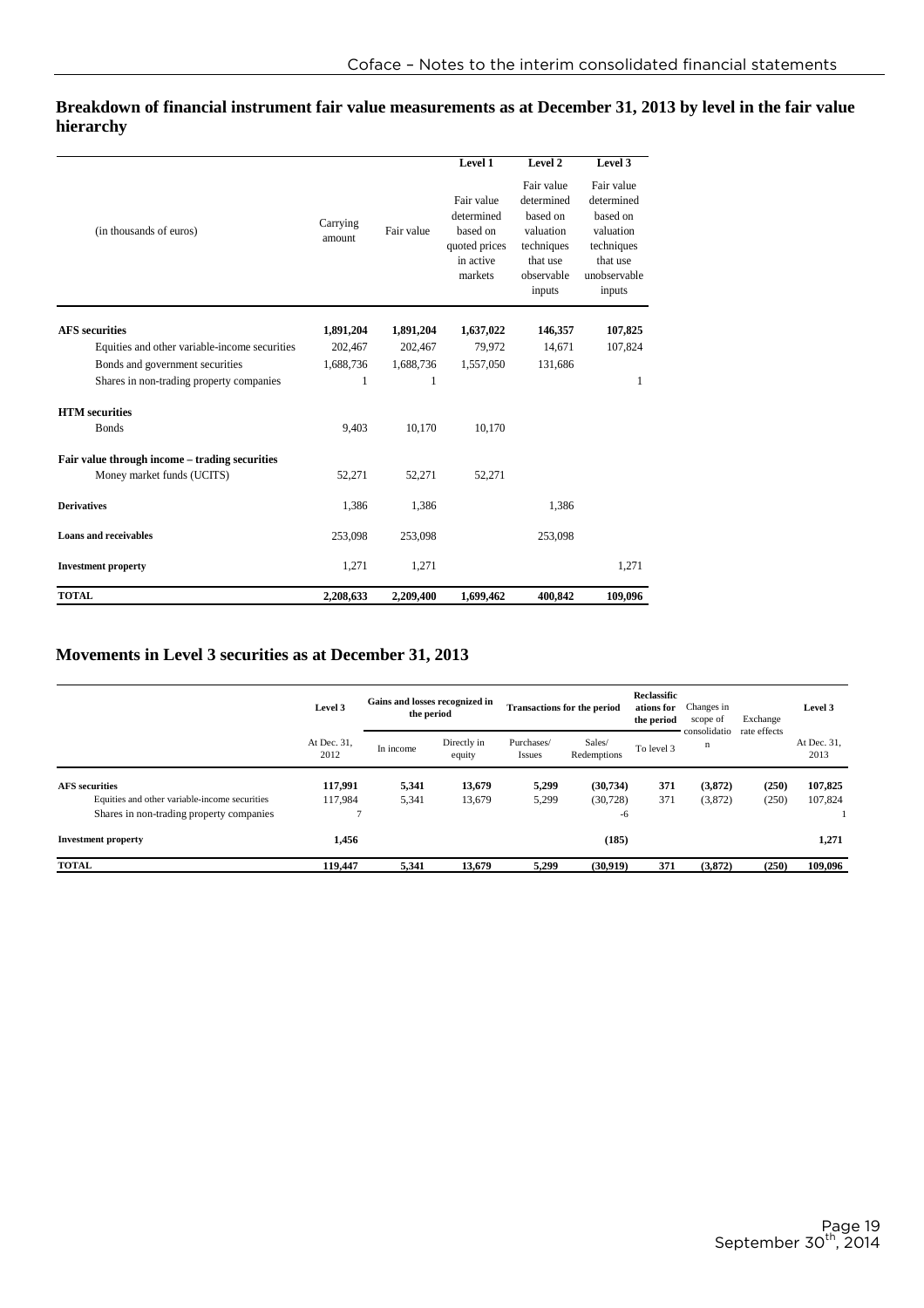### **Note 6. Receivables arising from banking and other activities**

| (in thousands of euros)                                                                                                       | Sep. 30, 2014          | Dec. 31, 2013         |
|-------------------------------------------------------------------------------------------------------------------------------|------------------------|-----------------------|
| Receivables arising from banking and other activities<br>Allowances for receivables arising from banking and other activities | 2,193,137<br>(20, 461) | 2.140.237<br>(19,721) |
| Total receivables arising from banking and other activities                                                                   | 2,172,676              | 2,120,516             |

Receivables arising from banking and other activities represent receivables acquired within the scope of factoring agreements.

They are recognized at cost within assets. Factoring receivables include both receivables whose future recovery is guaranteed by Coface and receivables for which the risk of future recovery is borne by the customer.

Where applicable, the Group recognizes a valuation allowance against receivables to take account of any potential difficulties in their future recovery, it being specified that the receivables are also covered by a credit insurance agreement. Accordingly, the related risks are covered by claims provisions.

### **Note 7. Investments in associates**

At September 30, 2014, the change in investments in associates amounted to €603 thousand. Accordingly, this note does not present any material changes.

### **Note 8. Cash and cash equivalents**

| (in thousands of euros)  | Sep. 30, 2014 | Dec. 31, 2013 |
|--------------------------|---------------|---------------|
| Cash at bank and in hand | 307.223       | 260,866       |
| Cash equivalents         | 36,674        | 13.054        |
| <b>Total</b>             | 343,898       | 273,920       |

Cash and cash equivalents totaled  $\epsilon$ 343,898 thousand at September 30, 2014 compared with  $\epsilon$ 273,920 thousand at December 31, 2013, representing a period-on-period increase of €69,978 thousand.

### **Note 9. Share capital**

| <b>Ordinary shares</b>                            | Number of shares | Par value | <b>Share capital</b><br>$(in \infty)$ |
|---------------------------------------------------|------------------|-----------|---------------------------------------|
| At January 1, 2014                                | 156,841,307      | 5         | 784,206,535                           |
| Capital increase                                  | 406.925          | 5         | 2.034.625                             |
| At Sep. 30, 2014                                  | 157,248,232      | 5         | 786,241,160                           |
| Treasury shares                                   | (227, 807)       | 5         | (1,139,035)                           |
| At Sep. $30, 2014$ (excluding<br>treasury shares) | 157,020,425      | 5         | 785, 102, 125                         |

| <b>Shareholders</b> | Number of shares -<br>at Jan. 1, 2014 | $\frac{6}{9}$<br>at opening | Number of<br>shares - at Sep.<br>30, 2014 | $\frac{0}{0}$<br>at closing |
|---------------------|---------------------------------------|-----------------------------|-------------------------------------------|-----------------------------|
| <b>Natixis</b>      | 156,841,307                           | 100%                        | 64,853,869                                | 41.30%                      |
| Public              | (0)                                   | 0%                          | 92,166,556                                | 58.70%                      |
| <b>Total</b>        | 156,841,307                           | 100%                        | 157,020,425                               | 100%                        |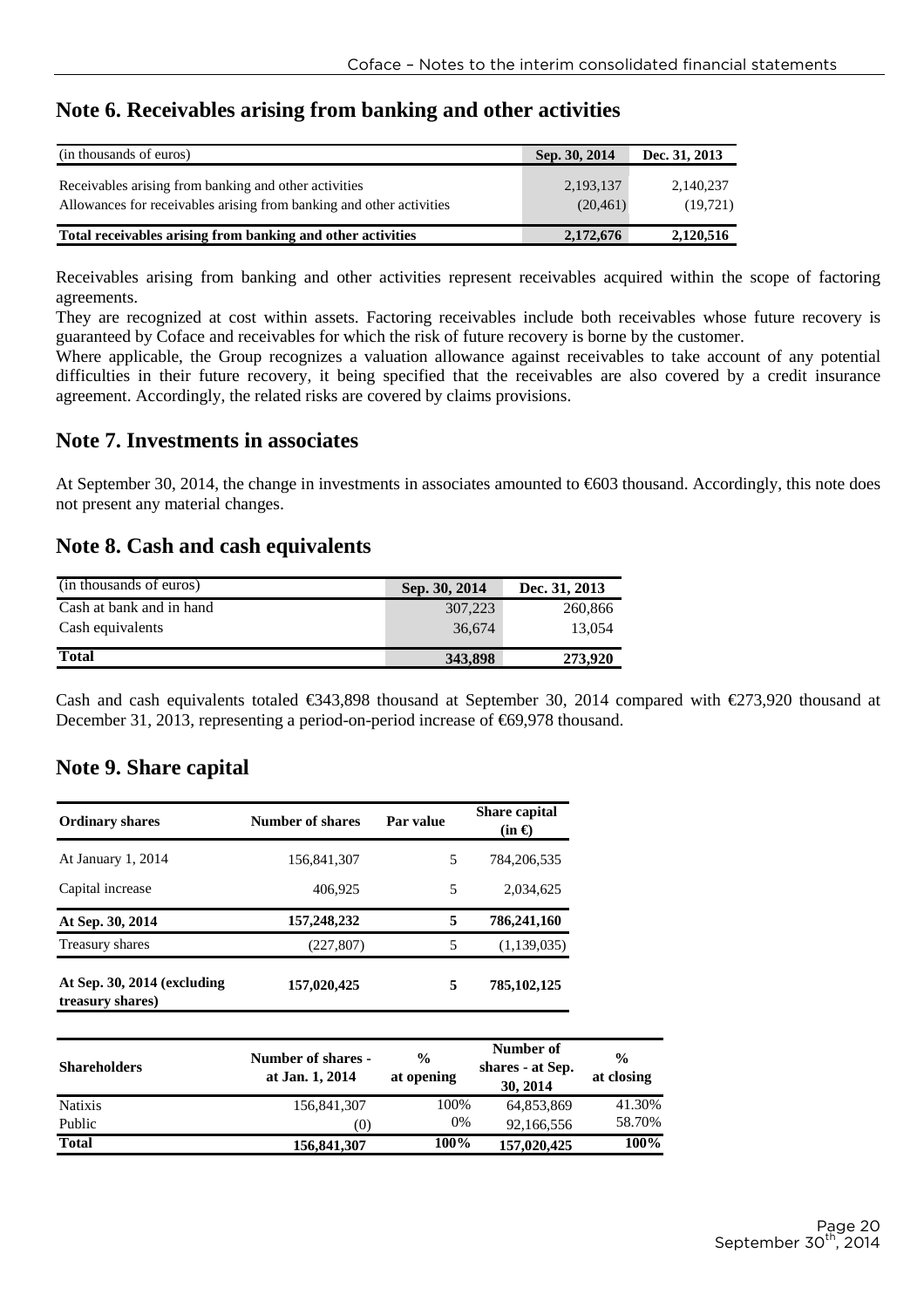As at September, 30 2014, treasury shares correspond to the shares purchased by Coface in connection with the liquidity agreement.

### **Note 10. Liabilities relating to insurance contracts**

| (in thousands of euros)                              | Sep. 30, 2014 | Dec. 31, 2013 |
|------------------------------------------------------|---------------|---------------|
|                                                      |               |               |
| Provisions for unearned premiums                     | 308,251       | 267,023       |
| Claims provisions                                    | 1,076,956     | 1,120,922     |
| Provisions for policyholders' bonuses and rebates    | 92,310        | 62,554        |
| Liabilities relating to insurance contracts          | 1,477,517     | 1,450,499     |
|                                                      |               |               |
| Provisions for unearned premiums                     | (65,106)      | (41,674)      |
| Claims provisions                                    | (251,502)     | (289, 294)    |
| Provisions for policyholders' bonuses and rebates    | (22,506)      | (16,254)      |
| Reinsurers' share of technical insurance liabilities | (339, 113)    | (347,221)     |
| Net technical provisions                             | 1,138,403     | 1,103,278     |

# **Note 11. Claims expenses**

| (in thousands of euros)                        |            | Sep. 30, 2014 Sep. 30, 2013 |
|------------------------------------------------|------------|-----------------------------|
|                                                |            |                             |
| Paid claims, net of recoveries                 | (435, 480) | (374, 257)                  |
| Claims handling expenses                       | (17, 825)  | (20, 386)                   |
| Change in claims provisions, net of recoveries | 59,378     | (50, 885)                   |
|                                                |            |                             |
| <b>Total</b>                                   | (393, 928) | (445, 528)                  |

### **Claims expenses by period of occurrence**

| (in thousands of euros)          | Sep. 30, 2014 |                                             |            |              | Sep. 30, 2013                               |            |
|----------------------------------|---------------|---------------------------------------------|------------|--------------|---------------------------------------------|------------|
|                                  | Gross         | Outward<br>reinsurance and<br>retrocessions | <b>Net</b> | <b>Gross</b> | Outward<br>reinsurance and<br>retrocessions | Net        |
| Claims expenses – current period | (592, 824)    | 122,308                                     | (470, 516) | (628, 465)   | 154.919                                     | (473,546)  |
| Claims expenses - prior periods  | 198,895       | (44, 639)                                   | 154,256    | 182,937      | (45,267)                                    | 137,670    |
| <b>Claims expenses</b>           | (393, 928)    | 77,669                                      | (316,260)  | (445, 528)   | 109,652                                     | (335, 876) |

# **Note 12. Provisions for liabilities and charges**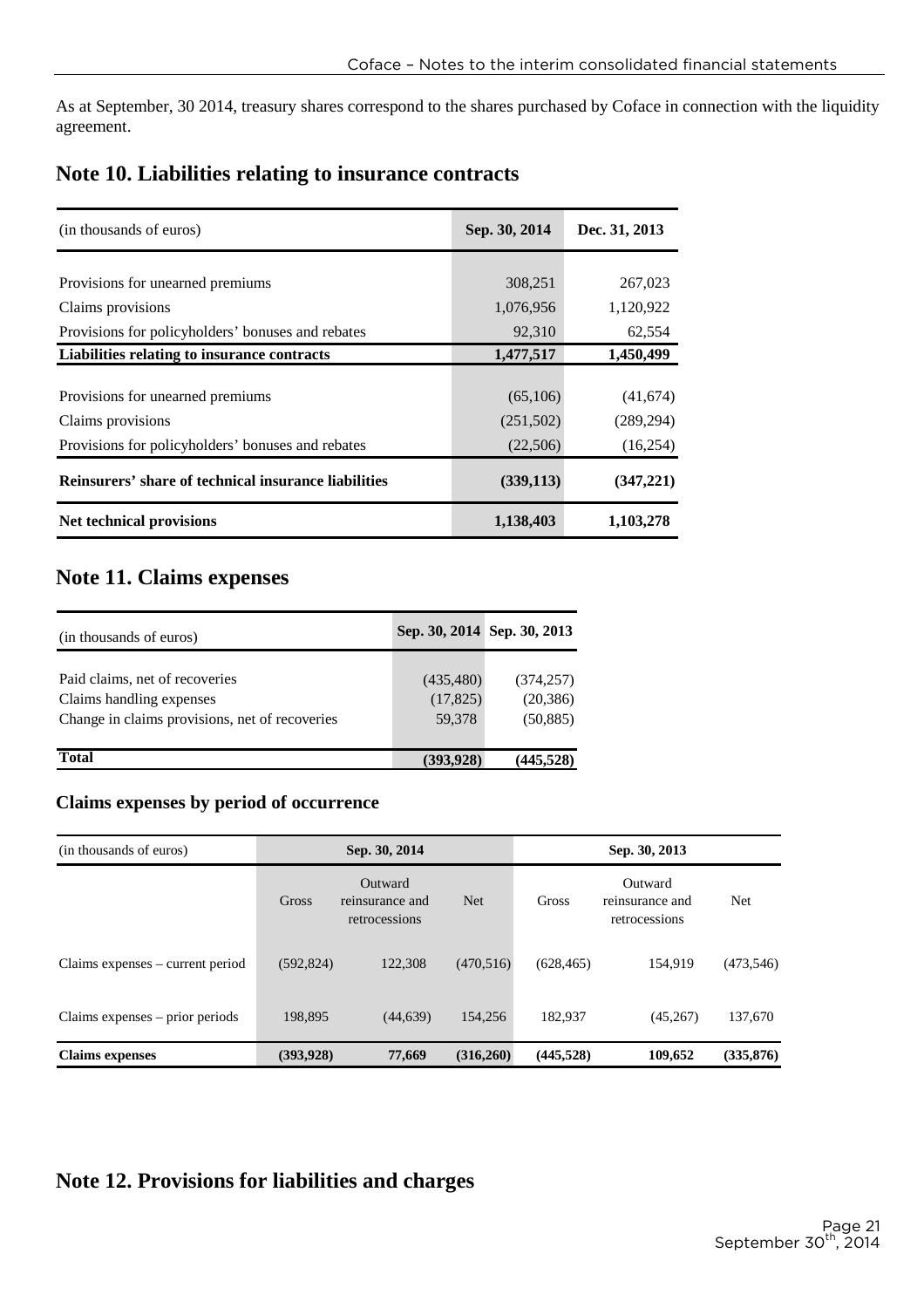| (in thousands of euros)                                                 | Sep. 30, 2014 | Dec. 31, 2013 |
|-------------------------------------------------------------------------|---------------|---------------|
| Provisions for disputes                                                 | 7.456         | 7,056         |
| Provisions for pension and other post-employment benefit<br>obligations | 86,538        | 86.130        |
| Other provisions for liabilities and charges                            | 16.421        | 18,870        |
| <b>TOTAL</b>                                                            | 110,415       | 112,056       |

Other provisions for liabilities and charges chiefly include provisions for risks relating to investments in the amount of €13,668 thousand at September 30, 2014, versus €14347 thousand at December 31, 2013, corresponding to the Group's share in the negative net financial position.

# **Note 13. Debt**

| (in thousands of euros)              | Sep. 30, 2014 | Dec. 31, 2013 |
|--------------------------------------|---------------|---------------|
| Subordinated bond debt               | 383,005       |               |
| Obligations under finance leases     | 8,621         | 10,565        |
| Bank overdrafts and other borrowings |               | 4,568         |
| <b>TOTAL</b>                         | 391,626       | 15,133        |

Coface SA has issued subordinated debt in the form of bonds for a nominal amount of  $\epsilon$ 380 million (3,800 bonds with a nominal unit value of  $\epsilon$ 100 thousand each), maturing on March 27, 2024 (10 years). These bonds bear annual interest at 4.125%, payable at the anniversary date each year.

The per-unit bond issue price was €99,493.80, and the amount received by Coface SA was €375 million, net of placement fees and directly-attributable transaction costs.

### **Note 14. Payables arising from banking sector activities**

| (in thousands of euros)                              | Sep. 30, 2014 | Dec. 31, 2013 |
|------------------------------------------------------|---------------|---------------|
| Amounts due to banking sector companies              | 439,772       | 406,759       |
| Amounts due to customers of banking sector companies | 306,400       | 353,751       |
| Debt securities                                      | 1,434,943     | 1,348,787     |
| <b>TOTAL</b>                                         | 2,181,115     | 2,109,297     |

The lines "Amounts due to banking sector companies" and "Debt securities" correspond to sources of refinancing for the Group's factoring entities – Coface Finanz (Germany) and Coface Factoring Poland.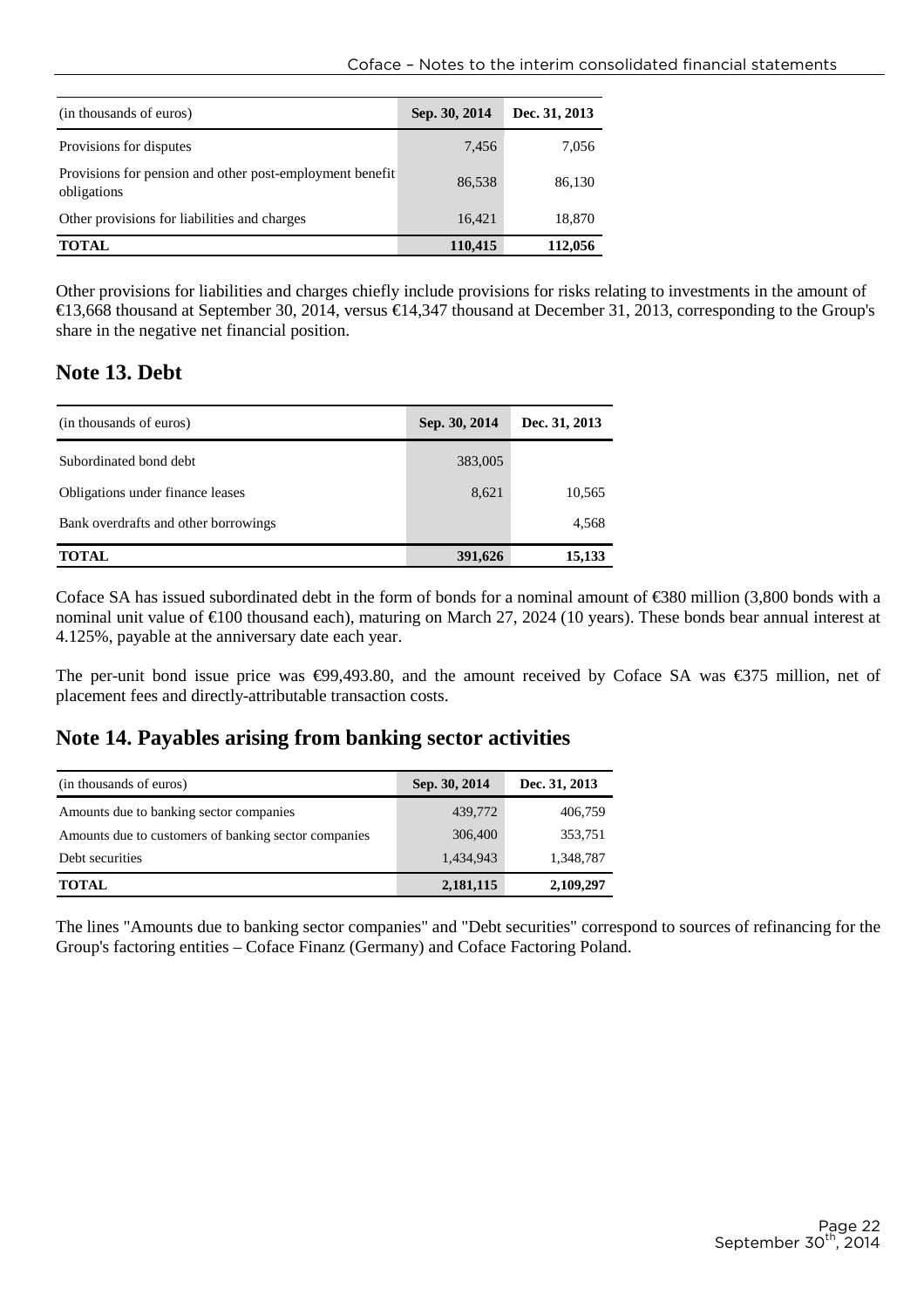# **Note 15. Consolidated revenue**

| a) By business line                                   |                    | Sep. 30, 2014 Sep. 30, 2013 |  |  |  |  |
|-------------------------------------------------------|--------------------|-----------------------------|--|--|--|--|
| Premiums – direct business                            | 910,150            | 872,418                     |  |  |  |  |
| Premiums – inward reinsurance                         | 47,217             | 45,227                      |  |  |  |  |
| Policyholders' rebates                                | (86,956)           | (52, 166)                   |  |  |  |  |
| Provisions for unearned premiums                      | (33,743)           | (22, 742)                   |  |  |  |  |
| Earned premiums net of cancellations c)               | 836,668            | 842,737                     |  |  |  |  |
| Fees and commission income                            | 95,582             | 93,718                      |  |  |  |  |
| Net income from banking activities d)                 | 53,067             | 51,854                      |  |  |  |  |
| Other insurance-related services                      | 7,582              | 6,558                       |  |  |  |  |
| Remuneration of public procedures management services | 47,721             | 49,277                      |  |  |  |  |
| Business information and other services               | 18,816             | 18,514                      |  |  |  |  |
| Receivables management                                | 12,539             | 13,211                      |  |  |  |  |
| Revenue or income from other activities               | 86,658             | 87,560                      |  |  |  |  |
| <b>Consolidated revenue</b>                           | 1,071,975          | 1,075,869                   |  |  |  |  |
|                                                       |                    |                             |  |  |  |  |
| (in thousands of euros)                               |                    |                             |  |  |  |  |
| b) By country of invoicing                            |                    | Sep. 30, 2014 Sep. 30, 2013 |  |  |  |  |
|                                                       |                    | 272,715                     |  |  |  |  |
| Northern Europe<br>Western Europe                     | 267,601<br>347,396 | 354,407                     |  |  |  |  |
| Central Europe                                        | 84,078             | 80,576                      |  |  |  |  |
| Mediterranean & Africa                                | 162,379            | 159,210                     |  |  |  |  |
| North America                                         | 83,508             | 77,370                      |  |  |  |  |
| Latin America                                         | 57,340             | 59,810                      |  |  |  |  |
| Asia-Pacific                                          | 69,673             | 71,781                      |  |  |  |  |
| <b>Consolidated revenue</b>                           | 1,071,975          | 1,075,869                   |  |  |  |  |
|                                                       |                    |                             |  |  |  |  |
| (in thousands of euros)                               |                    |                             |  |  |  |  |
| c) Insurance revenue by type of insurance             | Sep. 30, 2014      | Sep. 30, 2013               |  |  |  |  |
| Credit insurance                                      | 775,750            | 773,500                     |  |  |  |  |
| Guarantees                                            | 38,947             | 43,539                      |  |  |  |  |
| Single risk                                           | 21,971             | 25,698                      |  |  |  |  |
| <b>Total insurance revenue</b>                        | 836,668            | 842,737                     |  |  |  |  |
| (in thousands of euros)                               |                    |                             |  |  |  |  |
| d) Net income from banking activities                 | Sep. 30, 2014      | Sep. 30, 2013               |  |  |  |  |
| Financing fees                                        | (10, 852)          | (8, 742)                    |  |  |  |  |
| Factoring fees                                        | 65,280             | 61,318                      |  |  |  |  |
| Other                                                 | (1, 361)           | (722)                       |  |  |  |  |
| Total net income from banking activities              | 53,067             | 51,854                      |  |  |  |  |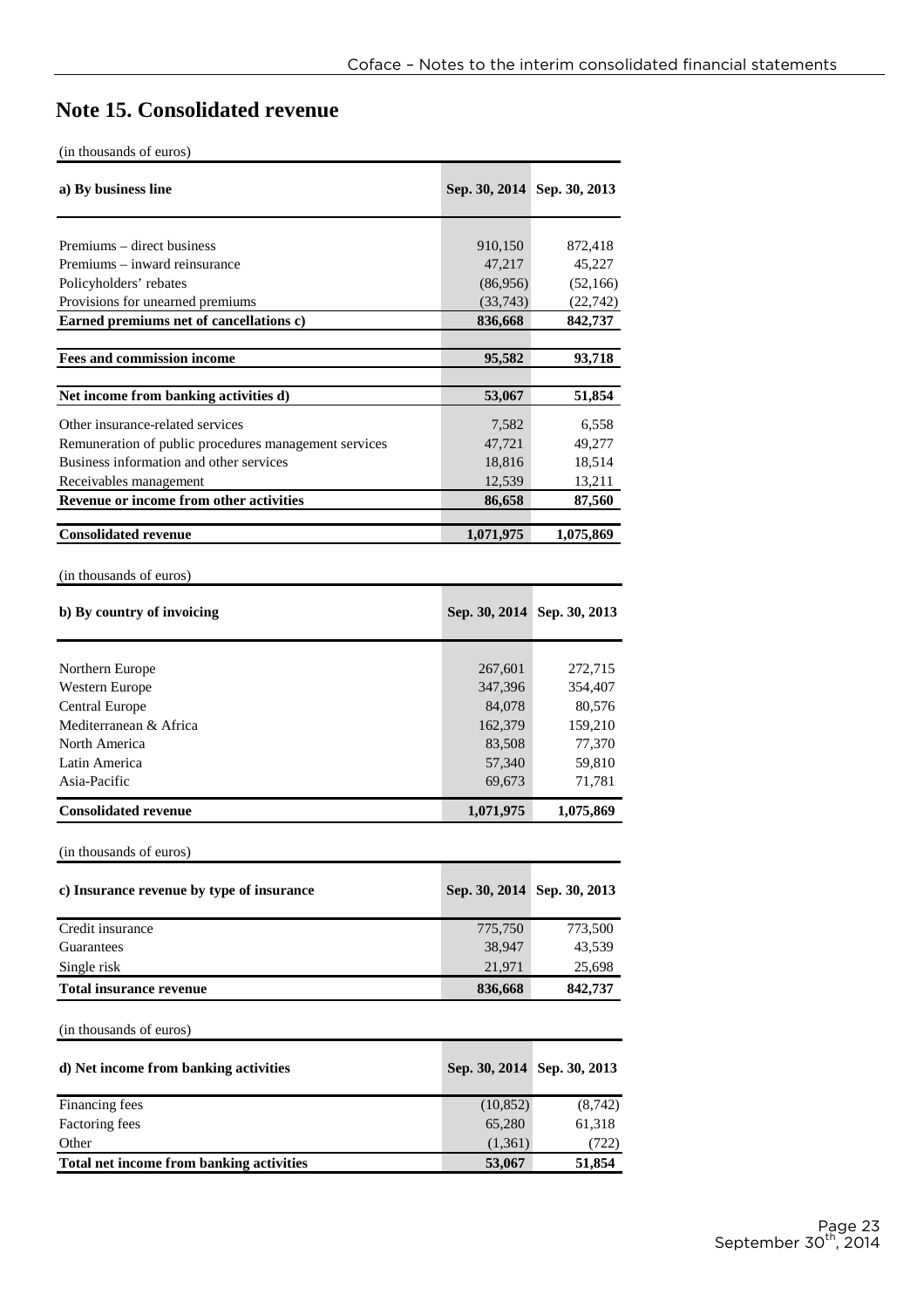| (in thousands of euros)                            |            | Sep. 30, 2014 Sep. 30, 2013 |
|----------------------------------------------------|------------|-----------------------------|
| Commissions                                        | (102, 282) | (98, 651)                   |
| Other acquisition costs                            | (92,315)   | (88, 742)                   |
| <b>Total acquisition costs</b>                     | (194, 597) | (187, 393)                  |
| <b>Administrative costs</b>                        | (194, 177) | (189,961)                   |
| Other current operating expenses                   | (50, 042)  | (67, 887)                   |
| <b>Investment management expenses</b>              | (1,883)    | (3,949)                     |
| o/w insurance investment management expenses       | (1,883)    | (2,225)                     |
| <b>Claims handling expenses</b>                    | (17, 825)  | (20, 386)                   |
| $o/w$ insurance claims handling expenses           | (17, 825)  | (20,386)                    |
| <b>TOTAL</b>                                       | (458, 524) | (469, 576)                  |
| o/w statutory and optional employee profit-sharing | (7.057)    | (3,800)                     |

### **Note 16. General expenses by function**

Total administrative costs for the Coface Group including general insurance expenses (by function), expenses from other activities and expenses from banking activities came out at €509,352 thousand in the nine months ended September 30, 2014 versus  $\epsilon$ 516,761 thousand in the nine months ended September 30, 2013.

In the income statement, claims handling expenses are included in "Claims expenses" and investment management expenses are shown in "Investment income, net of management expenses (excluding finance costs)".

## **Note 17. Reinsurance result**

| (in thousands of euros)                        |            | Sep. 30, 2014 Sep. 30, 2013 |
|------------------------------------------------|------------|-----------------------------|
| Ceded claims                                   | 115,163    | 100.451                     |
| Change in claims provisions, net of recoveries | (37, 494)  | 9.201                       |
| Commissions paid by reinsurers                 | 71,652     | 85,766                      |
| Income from ceded reinsurance                  | 149,322    | 195.418                     |
| Ceded premiums                                 | (202,076)  | (244,300)                   |
| Change in unearned premium provisions          | 1,213      | 6,264                       |
| <b>Expenses from ceded reinsurance</b>         | (200, 863) | (238, 036)                  |
| Reinsurance result                             | (51, 541)  | (42, 618)                   |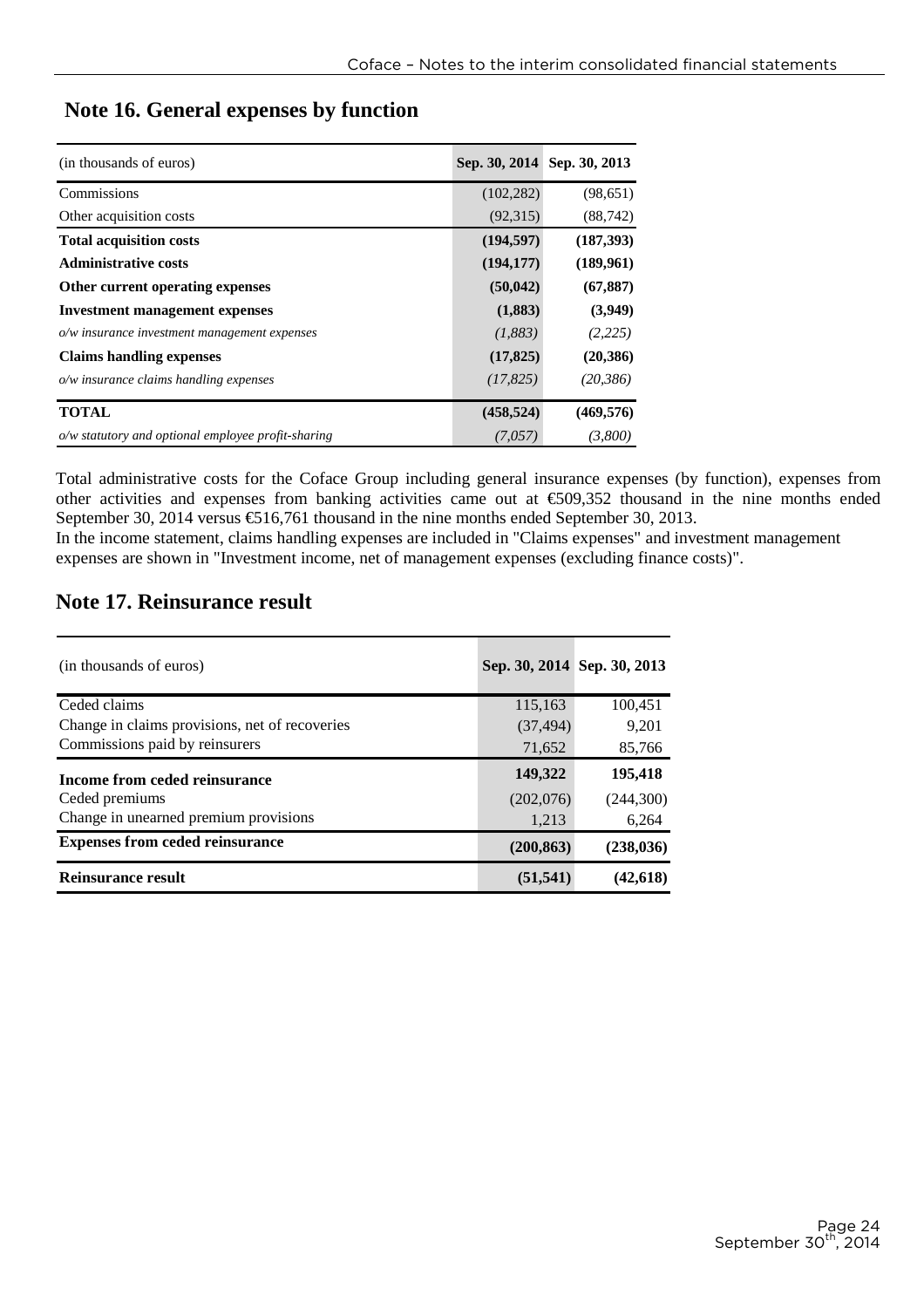| (in thousands of euros)                                                                    |                  | Sep. 30, 2014 Sep. 30, 2013 |
|--------------------------------------------------------------------------------------------|------------------|-----------------------------|
| Investment income                                                                          | 29,364           | 32,389                      |
| Change in financial instruments at fair value though income                                | (28, 875)        | 576                         |
| o/w hedged by currency derivatives on "Colombes" mutual funds*                             | (28, 872)        | 661                         |
| Net gains on disposals<br>$o/w$ hedged by currency derivatives on "Colombes" mutual funds* | 4,568<br>(1,748) | 32,485<br>1,063             |
| Additions to/(reversals from) impairment                                                   | (953)            | 263                         |
| Net foreign exchange gains                                                                 | 31,697           | (796)                       |
| $o/w$ hedged by currency derivatives on "Colombes" mutual funds*                           | 30,200           | (1,655)                     |
| Investment management expenses                                                             | (4,230)          | (5,806)                     |
| Total investment income, net of management expenses (excluding finance<br>costs)           | 31,571           | 59,111                      |

### **Note 18. Investment income by category**

*\* As at September 30, 2014, the significant variation of the dollar against the euro generated a significant impact in the consolidated income statement, almost completely offset by the currency derivatives. The residual impact amounts to €420 thousand.* 

As at September, 30, 2013, as part of the operation of centralized investments, a large part of the investments were sold to be reinvested in the funds doves, generating a capital gain of  $\epsilon$  27 million.

### **Note 19. Other operating income and expenses**

| (in thousands of euros)                                                      |          | Sep. 30, 2014 Sep. 30, 2013 |
|------------------------------------------------------------------------------|----------|-----------------------------|
| Costs directly attributable to the stock market listing                      | (8,206)  |                             |
| Fees directly attributable to the stock market listing                       | (6,759)  |                             |
| Matching contribution for employees having acquired shares in<br>the company | (1, 447) |                             |
| Retructuring costs                                                           | (1,021)  |                             |
| Other operating expenses                                                     | (436)    | (2,038)                     |
| Total other operating expenses                                               | (9,663)  | (2,038)                     |
| Restructuring income                                                         | 1,534    |                             |
| Other operating income.                                                      | 708      | 518                         |
| Total other operating income                                                 | 2,242    | 518                         |
| <b>Net</b>                                                                   | (7,422   | (1,520)                     |

In the nine months ended September 30, 2014, a non-recurring expense of  $\epsilon$ 6,759 thousand was recognized in other operating expenses in respect of fees in connection with the stock market listing (communications agency, lawyers,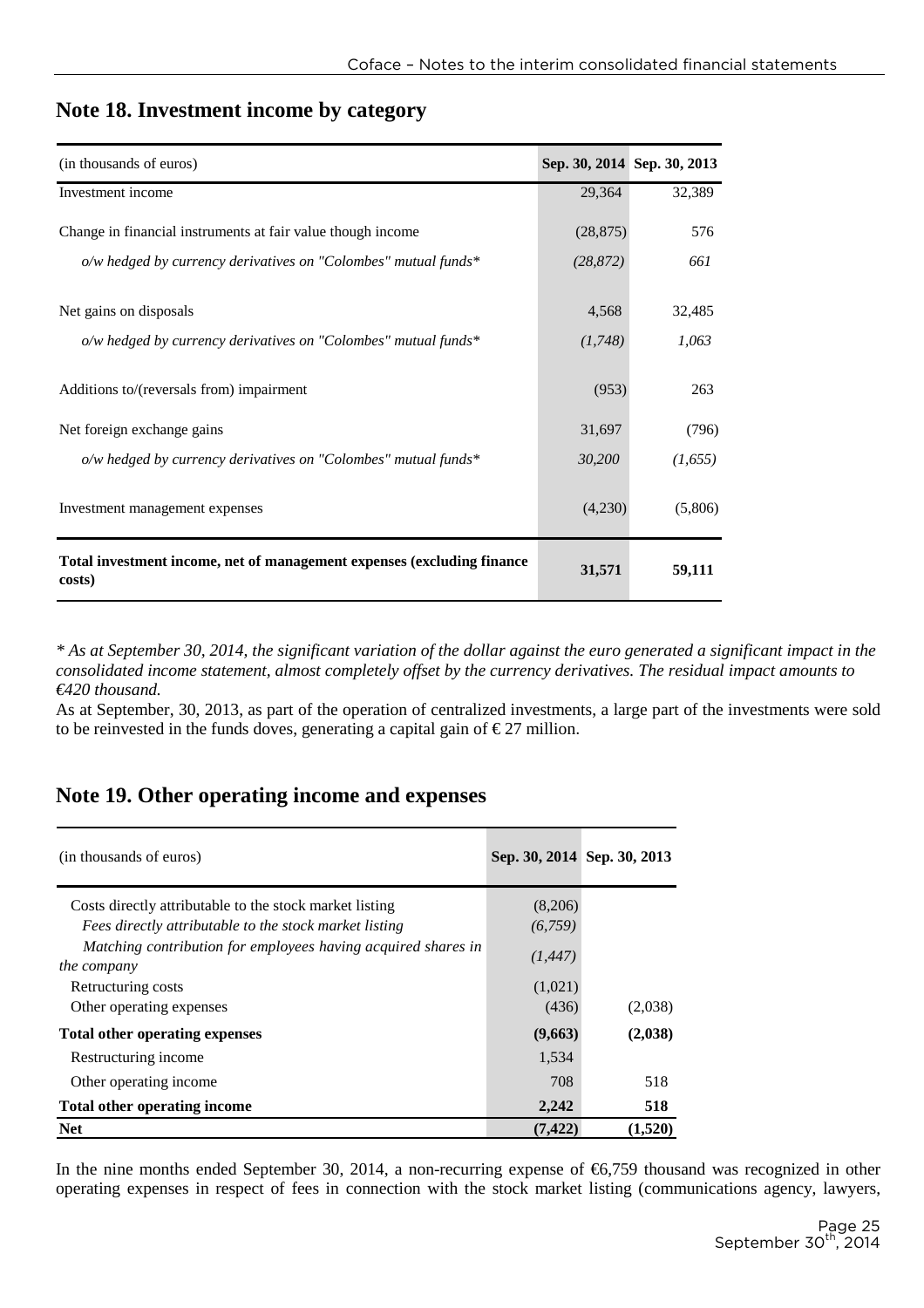Statutory Auditors, consultants, etc.), expenses and fees paid to Natixis Interépargne and the matching contribution for employees having acquired shares in the company.

The Brazilian insurance company SBCE was managing, on behalf of, and with the guarantee of, the Brazilian State, coverage on risks that are uninsurable by the private market. The agreement binding the Brazilian state and SBCE was not renewed on 30 June 2014. The turnover generated by this activity reached €5,577 thousand as at December 31, 2013 and €2,644 thousand as at September 30, 2014.

As at September 30, 2014, a provision related to the termination of this activity was booked on the line "Restructuring costs" for  $\epsilon$ 1,021 thousand. Since July 1, SBCE continues its export credit risk insurance for short-term operations.

### **Note 20. Breakdown of net income by segment**

Segment reporting is representative of the data monitored for management purposes, and is presented by geographic segment.

Premiums, claims and commissions are monitored by country of invoicing. In the case of direct business, the country of invoicing is that in which the issuer of the invoice is located and for inward reinsurance, the country of invoicing is that in which the ceding insurer is located.

Reinsurance result – which is calculated and recognized for the whole Group at the level of Compagnie Française d'Assurance pour le Commerce Extérieur (formerly Coface SA) – has been reallocated at the level of each region.

Income taxes by segment have been calculated based on this monitoring framework.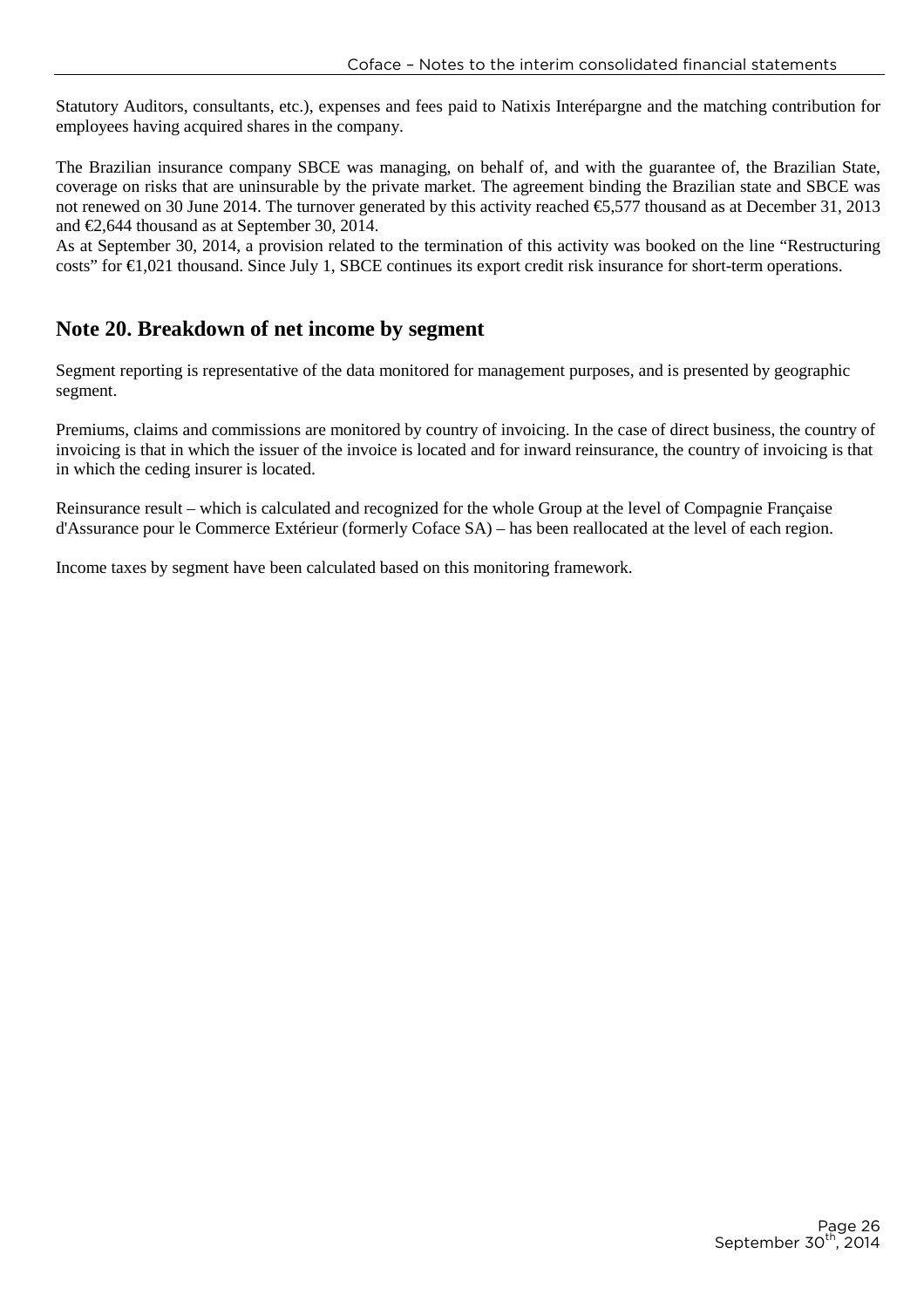#### **Analysis of September 30, 2014 net income by segment**

| (in thousands of euros)                                            | <b>Northern</b><br><b>Europe</b> | Western<br><b>Europe</b> | Central<br><b>Europe</b> | Mediter-<br>ranean &<br>Africa | <b>North</b><br>America | Latin<br>America | Asia-Pacific reinsuranc | Group<br>e | Cogeri         | Holding<br>company<br>costs |              | Inter-zone Group total |
|--------------------------------------------------------------------|----------------------------------|--------------------------|--------------------------|--------------------------------|-------------------------|------------------|-------------------------|------------|----------------|-----------------------------|--------------|------------------------|
| <b>REVENUE</b>                                                     | 260,964                          | 350,086                  | 89,342                   | 163,035                        | 83,507                  | 57,340           | 69,718                  | 204,309    | 21,821         |                             | (228, 147)   | 1,071,975              |
| o/w Insurance                                                      | 177,728                          | 265,748                  | 62.915                   | 135.944                        | 73,538                  | 52,365           | 68,426                  | 204,309    |                |                             | (204, 305)   | 836,668                |
| $o/w$ Factoring                                                    | 45,993                           |                          | 7,074                    |                                |                         |                  |                         |            |                |                             |              | 53,067                 |
| o/w Other insurance-related services                               | 37,243                           | 84,338                   | 19,352                   | 27,091                         | 9,970                   | 4,975            | 1.292                   |            | 21.821         |                             | (23, 842)    | 182,240                |
| Claims-related expenses (including claims handling costs)          | (88, 851)                        | (99, 364)                | (41, 541)                | (82, 441)                      | (19,751)                | (30, 137)        | (27, 858)               | (124,081)  |                | (2,782)                     | 122,879      | (393, 928)             |
| Cost of risk                                                       | (2,531)                          |                          | (368)                    |                                |                         |                  | $\Omega$                |            |                |                             |              | (2,899)                |
| Commissions                                                        | (15,274)                         | (33,730)                 | (3, 427)                 | (14,570)                       | (16, 547)               | (6,616)          | (14,506)                | (51,799)   |                |                             | 54,186       | (102, 282)             |
| Other internal general expenses                                    | (103, 441)                       | (126, 370)               | (28, 169)                | (52, 613)                      | (18, 288)               | (16, 735)        | (19,045)                |            | (21,696)       | (24, 138)                   | 23,134       | (387, 361)             |
| <b>UNDERWRITING INCOME BEFORE REINSURANCE*</b>                     | 50,867                           | 90,622                   | 15,837                   | 13,412                         | 28,921                  | 3,851            | 8,309                   | 28,429     | 125            | (26,920)                    | (27,947)     | 185,505                |
| Income/(loss) on ceded reinsurance                                 | (14,786)                         | (23, 402)                | (2,896)                  | (15)                           | (6,653)                 | (1,084)          | (3,336)                 | (27,795)   |                |                             | 28,426       | (51, 541)              |
| Other operating income and expenses                                | (283)                            | (7,157)                  | (154)                    | 1,323                          | (53)                    | (1,067)          | (34)                    |            |                |                             | 3            | (7, 422)               |
| Net financial income excluding finance costs                       | 9,057                            | 25,535                   | 3.094                    | 2,632                          | 322                     | 6.184            | 267                     |            | 50             | (587)                       | (14,985)     | 31,571                 |
| Finance costs                                                      | (418)                            | (22, 344)                | (30)                     | (271)                          | (410)                   | (354)            | 134                     |            | (217)          |                             | 14,504       | (9,408)                |
| <b>OPERATING INCOME including finance costs</b>                    | 44,437                           | 63,253                   | 15,851                   | 17,081                         | 22,128                  | 7,530            | 5,340                   | 635        | (42)           | (27,507)                    | $\mathbf{0}$ | 148,706                |
| Share in net income of associates                                  |                                  | 1,359                    |                          |                                |                         |                  |                         |            |                |                             |              | 1,359                  |
| NET INCOME BEFORE TAX                                              | 44,437                           | 64,612                   | 15,851                   | 17,081                         | 22,128                  | 7,530            | 5,340                   | 635        | (42)           | (27,507)                    | $\mathbf{0}$ | 150,065                |
| Income tax expense                                                 | (12, 426)                        | (25, 569)                | (2,926)                  | (9,257)                        | (7,267)                 | (491)            | (1,706)                 | (218)      | (7)            | 9,471                       | 4.188        | (46,209)               |
| CONSOLIDATED NET INCOME BEFORE NON-CONTROLLING<br><b>INTERESTS</b> | 32,011                           | 39,043                   | 12,925                   | 7,824                          | 14,861                  | 7,039            | 3,634                   | 416        | (49)           | (18,036)                    | 4,188        | 103,856                |
| Non-controlling interests                                          | (2)                              | (1)                      | (569)                    | (1)                            | (1)                     | (196)            | (0)                     |            | $\overline{0}$ |                             |              | (769)                  |
| <b>NET INCOME FOR THE PERIOD</b>                                   | 32,009                           | 39,041                   | 12,356                   | 7,823                          | 14,860                  | 6,844            | 3,633                   | 416        | (49)           | (18,036)                    | 4,188        | 103,087                |

\* Underwriting income before reinsurance is a key financial indicator used by the Coface Group to analyze the performance of its businesses. Underwriting income before reinsurance corresponds to the sum of revenue, claims expenses, expenses from banking activities, cost of risk, policy acquisition costs, administrative costs, and other current operating expenses, and expenses from other activities.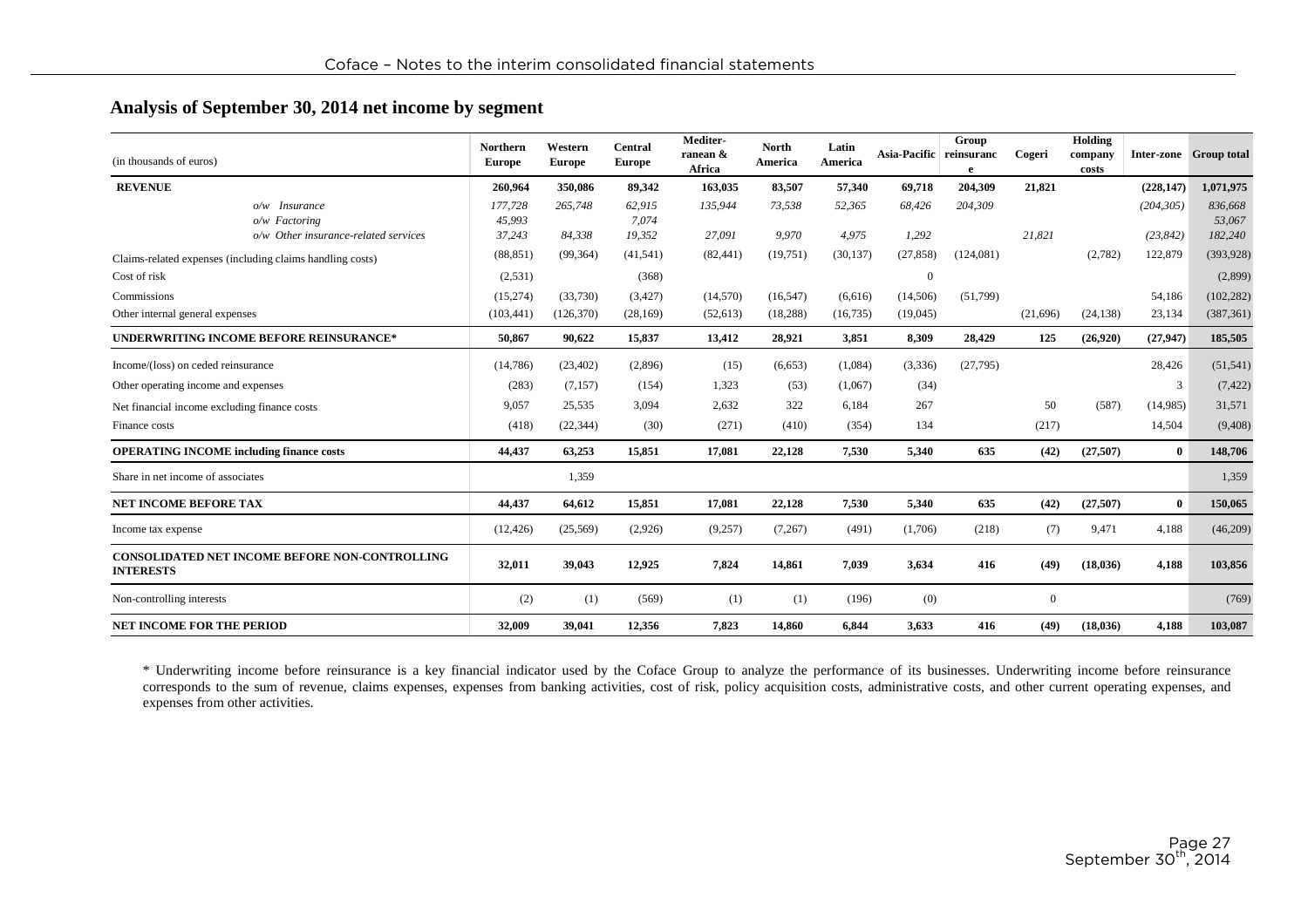#### **Analysis of September 30, 2013 net income by segment**

| (in thousands of euros)                                                   | Northern<br><b>Europe</b> | Western<br><b>Europe</b> | Central<br><b>Europe</b> | Mediter-<br>ranean &<br>Africa | <b>North</b><br>America | Latin<br>America | Asia-Pacific reinsuranc | Group<br>e | Cogeri    | Holding<br>company<br>costs |            | Inter-zone Group total |
|---------------------------------------------------------------------------|---------------------------|--------------------------|--------------------------|--------------------------------|-------------------------|------------------|-------------------------|------------|-----------|-----------------------------|------------|------------------------|
| <b>REVENUE</b>                                                            | 268,340                   | 356,829                  | 84,861                   | 162,362                        | 77,348                  | 59,734           | 71,783                  | 97,172     | 22,032    |                             | (124, 592) | 1,075,868              |
| O/W<br><i>Insurance</i>                                                   | 186,836                   | 270,008                  | 59.985                   | 133,959                        | 68,165                  | 53,164           | 70,622                  | 97,172     |           |                             | (97, 174)  | 842,737                |
| o/w Factoring                                                             | 44,778                    |                          | 7.076                    |                                |                         |                  |                         |            |           |                             |            | 51,854                 |
| o/w Other insurance-related services                                      | 36,726                    | 86.822                   | 17,801                   | 28,402                         | 9,183                   | 6,569            | 1,161                   |            | 22.032    |                             | (27, 418)  | 181,278                |
| Claims-related expenses (including claims handling costs)                 | (92, 640)                 | (119,910)                | (37,078)                 | (103, 472)                     | (9,374)                 | (63, 141)        | (18,918)                | (61,038)   |           |                             | 60,043     | (445, 528)             |
| Cost of risk                                                              | (2,248)                   |                          | (45)                     |                                |                         |                  |                         |            |           |                             |            | (2,293)                |
| Commissions                                                               | (16, 575)                 | (32, 841)                | (2,998)                  | (13,670)                       | (16,699)                | (4, 422)         | (14, 561)               | (23, 154)  |           |                             | 26,269     | (98, 651)              |
| Other internal general expenses                                           | (105, 684)                | (137,038)                | (27,670)                 | (51,028)                       | (17, 466)               | (20,039)         | (19,363)                |            | (21, 820) | (20, 946)                   | 27,278     | (393,775)              |
| <b>UNDERWRITING INCOME BEFORE REINSURANCE*</b>                            | 51,194                    | 67,040                   | 17,071                   | (5,808)                        | 33,808                  | (27, 869)        | 18,941                  | 12,980     | 212       | (20, 946)                   | (11,002)   | 135,622                |
| Income/(loss) on ceded reinsurance                                        | (13, 158)                 | (21, 542)                | 1.196                    | 4,581                          | (10, 820)               | 3,837            | (10, 889)               | (8,807)    |           |                             | 12,984     | (42, 618)              |
| Other operating income and expenses                                       |                           | (1,253)                  | (167)                    | (65)                           |                         | (1)              |                         |            |           |                             | (35)       | (1,521)                |
| Net financial income excluding finance costs                              | 12,289                    | 21,091                   | 11.080                   | 11,608                         | 1.064                   | 3.737            | 2.607                   |            | 166       |                             | (4,528)    | 59,112                 |
| Finance costs                                                             | (513)                     | (2,768)                  | (131)                    | (1,032)                        | (626)                   | (48)             | (12)                    |            | (141)     |                             | 2,582      | (2,690)                |
| <b>OPERATING INCOME including finance costs</b>                           | 49,812                    | 62,569                   | 29,049                   | 9,283                          | 23,427                  | (20, 344)        | 10,646                  | 4,172      | 237       | (20, 946)                   | (0)        | 147,905                |
| Share in net income of associates                                         |                           | 1,366                    |                          |                                |                         |                  |                         |            |           |                             |            | 1,366                  |
| NET INCOME BEFORE TAX                                                     | 49,812                    | 63,935                   | 29,049                   | 9,283                          | 23,427                  | (20, 344)        | 10,646                  | 4,172      | 237       | (20, 946)                   | (0)        | 149,271                |
| Income tax expense                                                        | (24, 630)                 | (22, 590)                | (5,785)                  | (4,687)                        | (7, 739)                | 4,210            | 1,948                   | (1, 437)   | 23        | 7,212                       | 2,836      | (50, 639)              |
| <b>CONSOLIDATED NET INCOME BEFORE NON-CONTROLLING</b><br><b>INTERESTS</b> | 25,182                    | 41,345                   | 23,264                   | 4,596                          | 15,687                  | (16, 134)        | 12,593                  | 2,736      | 260       | (13,734)                    | 2,836      | 98,632                 |
| Non-controlling interests                                                 | (60)                      | (74)                     | (399)                    | 3                              | (31)                    | (37)             | (44)                    |            | (1)       |                             |            | (643)                  |
| <b>NET INCOME FOR THE PERIOD</b>                                          | 25,122                    | 41,271                   | 22,865                   | 4,599                          | 15,656                  | (16, 172)        | 12,549                  | 2,736      | 260       | (13,734)                    | 2,836      | 97,988                 |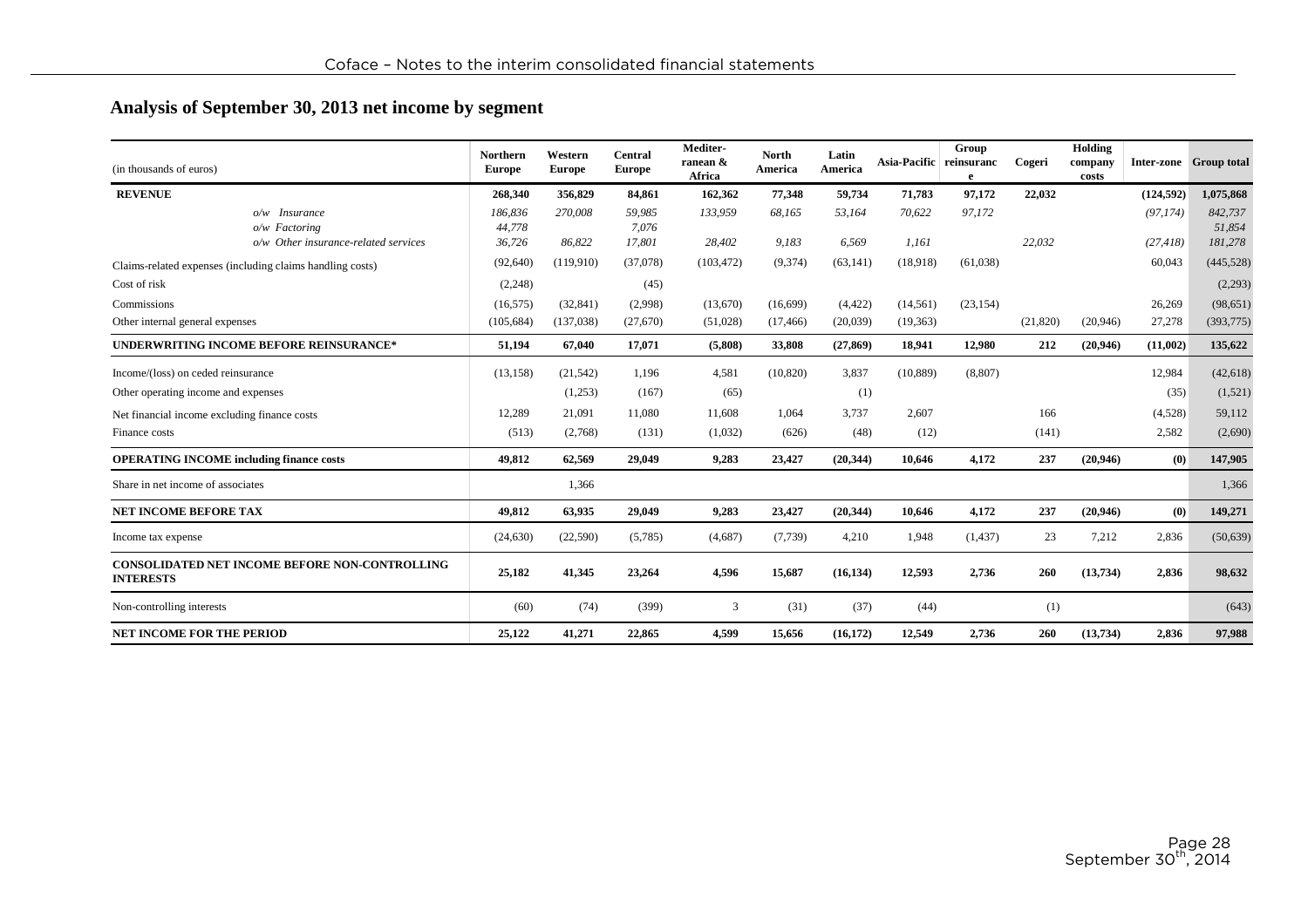# **Note 21. Earnings per share**

|                    | Sep. 30, 2014              |                                |                                          |                                    |
|--------------------|----------------------------|--------------------------------|------------------------------------------|------------------------------------|
|                    |                            | Average<br>number of<br>shares | Net income (in<br>thousands of<br>euros) | Earnings per<br>share $(\epsilon)$ |
|                    | Basic earnings per share   | 156,930,866                    | 103,087                                  | 0.66                               |
| Consolidated scope | Dilutive instruments       |                                |                                          |                                    |
|                    | Diluted earnings per share | 156,930,866                    | 103,087                                  | 0.66                               |
|                    | Sep. 30, 2013              |                                |                                          |                                    |
|                    |                            | Average<br>number of<br>shares | Net income (in<br>thousands of<br>euros) | Earnings per<br>share $(\epsilon)$ |
|                    | Basic earnings per share   | 156,841,307                    | 97,988                                   | 0.62                               |
| Consolidated scope | Dilutive instruments       |                                |                                          |                                    |
|                    | Diluted earnings per share | 156,841,307                    | 97,988                                   | 0.62                               |

### **Note 22. Off-balance sheet commitments**

#### (in thousands of euros)

| Off-balance sheet commitments                 | Sep. 30, 2014 | Dec. 31, 2013 |
|-----------------------------------------------|---------------|---------------|
| <b>Commitments given</b>                      | 38,313        | 38,600        |
| Endorsements and letters of credit            | 28,655        | 29,000        |
| Property guarantees                           | 7,500         | 7,500         |
| Financial commitments in respect of equity    |               | 210           |
| interests                                     |               |               |
| of which, consolidated companies              |               |               |
| Obligations under finance leases              | 2,158         | 1,890         |
| <b>Commitments received</b>                   | 755,673       | 626,780       |
| Endorsements and letters of credit            | 114,157       | 116,828       |
| Guarantees                                    | 130,889       |               |
| Credit lines                                  | 500,000       | 500,000       |
| Financial commitments in respect of equity    |               |               |
| interests                                     | 10,627        | 9,952         |
| of which, consolidated companies              |               |               |
| <b>Reciprocal commitments</b>                 |               |               |
| Forward purchases and sales of foreign        |               |               |
| currencies                                    |               |               |
| <b>Guarantees received</b>                    | 349,388       | 349,488       |
| Securities lodged as collateral by reinsurers | 349,388       | 349,488       |
| <b>Financial market transactions</b>          | 394,500       | 237,133       |

Credit lines correspond to liquidity lines related to commercial paper issues in the amount of €500,000 thousand.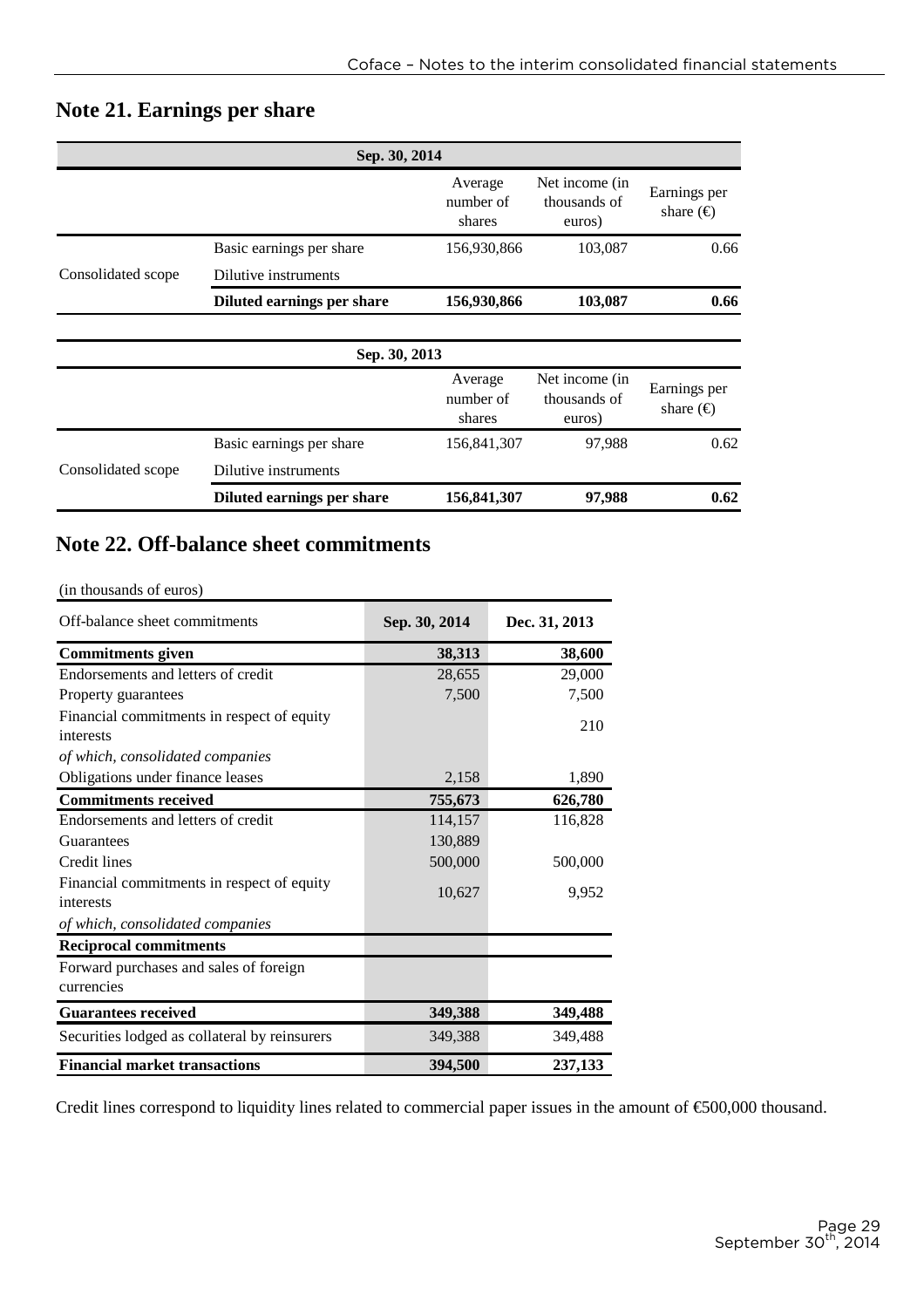# **Note 23. Related parties**

Natixis holds 41.30% of the share capital of the Coface Group

|                          | Number of<br>shares      | $\frac{0}{0}$    |
|--------------------------|--------------------------|------------------|
| <b>Natixis</b><br>Public | 64,853,869<br>92,166,556 | 41.30%<br>58.70% |
| <b>Total</b>             | 157,020,425              | 100.00%          |

#### **RELATIONS WITH CONSOLIDATED ENTITIES**

The Coface Group's main transactions with related parties concern Natixis and its subsidiaries.

The main related-party transactions are as follows:

- financing of a portion of the factoring activity by Natixis SA;
- financial investments with the BPCE and Natixis groups;
- tax payables and receivables within the Natixis tax consolidation group;
- Coface's credit insurance coverage made available to entities related to Coface;
- recovery of insurance receivables carried out by entities related to Coface on behalf of Coface;
- rebilling of general and administrative expenses, including overheads, personnel expenses, etc.

These transactions are broken down below:

| <b>Current operating income</b>                                                                                                                                     | Sep. 30, 2014                                           |                       |                       |                          |                                           |  |  |  |
|---------------------------------------------------------------------------------------------------------------------------------------------------------------------|---------------------------------------------------------|-----------------------|-----------------------|--------------------------|-------------------------------------------|--|--|--|
| (in thousands of euros)                                                                                                                                             | Natixis group<br>(excl.)<br>discontinued<br>operations) | <b>Natixis Factor</b> | Ellisphere            | Kompass<br>International | Coface<br>Collections<br>North<br>America |  |  |  |
| Total revenue and income from ordinary activities<br>Revenue (net banking income, after cost of risk)<br>Revenue or income from other activities<br>Earned premiums | (4,051)<br>(4,189)                                      |                       | (2)                   | (1)                      |                                           |  |  |  |
| Fees and commission income<br>Investment income/(loss), net of management expenses                                                                                  | 138                                                     |                       | (2)                   | (1)                      |                                           |  |  |  |
| <b>Total current income and expenses</b><br>Claims expenses<br>Expenses from other activities                                                                       | (497)<br>(32)                                           | (1)                   | (323)<br>(15)<br>(79) | (160)<br>(10)            | (24)<br>(73)<br>(17)                      |  |  |  |
| Policy acquisition costs<br>Administrative costs<br>Other current operating income and expenses                                                                     | (274)<br>(117)<br>(74)                                  | (1)                   | (122)<br>(70)<br>(37) | (88)<br>(38)<br>(24)     | 66                                        |  |  |  |
| Current operating income/(loss)                                                                                                                                     | (4,548)                                                 | (1)                   | (325)                 | (161)                    | (24)                                      |  |  |  |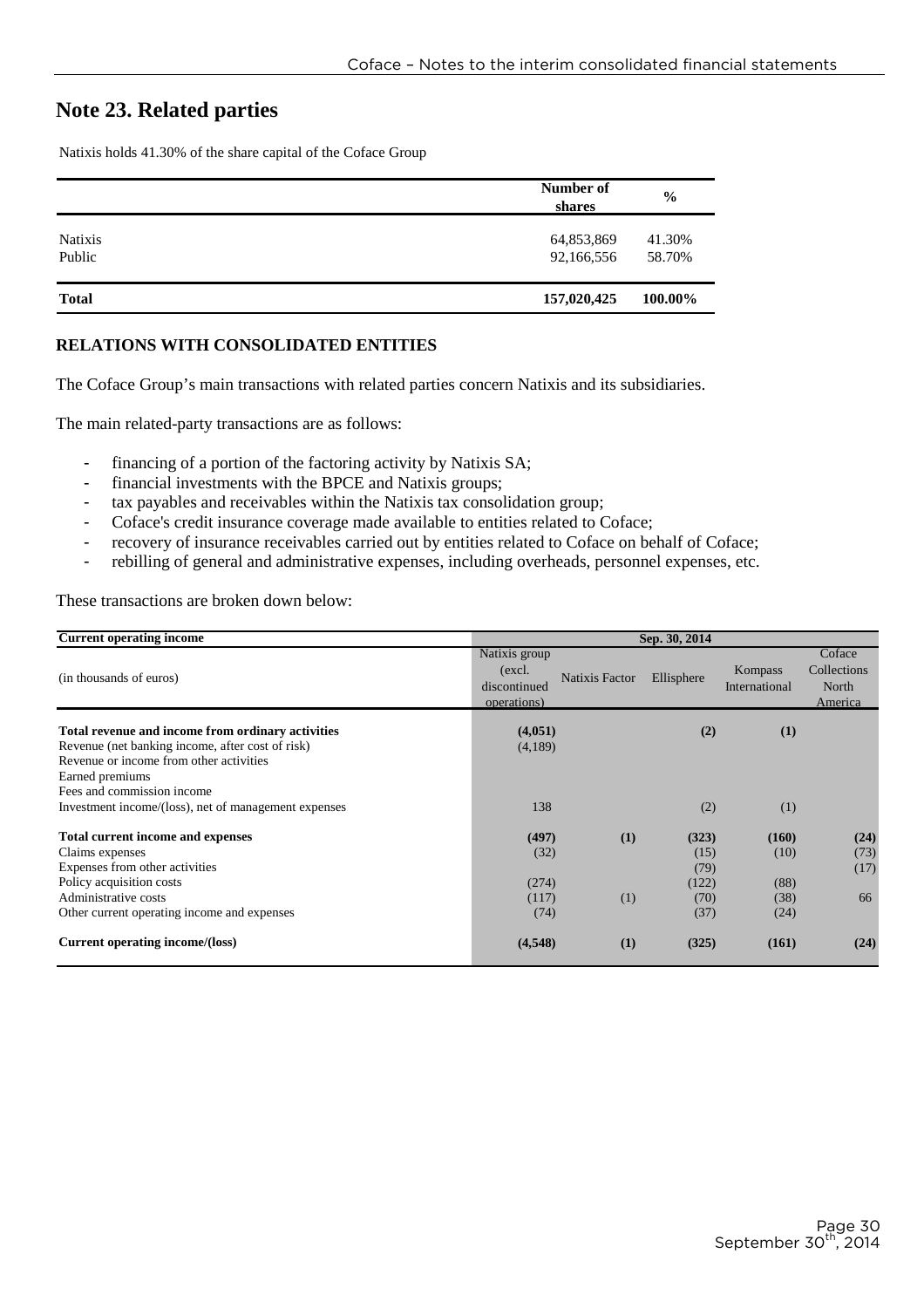| Related-party receivables and payables                        | Sep. 30, 2014        |                                                         |                |            |                          |                                           |
|---------------------------------------------------------------|----------------------|---------------------------------------------------------|----------------|------------|--------------------------|-------------------------------------------|
| (in thousands of euros)                                       | <b>BPCE</b><br>group | Natixis group<br>(excl.)<br>discontinued<br>operations) | Natixis Factor | Ellisphere | Kompass<br>International | Coface<br>Collections<br>North<br>America |
| <b>Financial investments</b>                                  | 25,230               | 7,061                                                   |                |            |                          |                                           |
| Other assets                                                  |                      | 882                                                     | 86             | 454        | 131                      | 111                                       |
| Receivables arising from insurance and reinsurance operations |                      |                                                         | $\overline{2}$ |            |                          |                                           |
| Current tax receivables                                       |                      | 882                                                     |                |            |                          |                                           |
| Other receivables                                             |                      |                                                         | 84             | 454        | 131                      | 111                                       |
| Cash and cash equivalents                                     |                      | 7,369                                                   |                |            |                          |                                           |
| Financing liabilities due to banking sector companies         |                      |                                                         |                |            |                          |                                           |
| Debt securities                                               |                      |                                                         |                |            |                          |                                           |
| Liabilities relating to insurance contracts                   |                      |                                                         |                |            |                          | 73                                        |
| Payables arising from banking sector activities               |                      | 220,179                                                 |                |            |                          |                                           |
| Amounts due to banking sector companies                       |                      | 220,179                                                 |                |            |                          |                                           |
| Amounts due to customers of banking sector companies          |                      |                                                         |                |            |                          |                                           |
| Debts evidenced by certificates                               |                      |                                                         |                |            |                          |                                           |
| <b>Other liabilities</b>                                      |                      | 5,769                                                   | 5              | 686        |                          | $\mathbf{0}$                              |
| Current taxes                                                 |                      | 5,761                                                   |                |            |                          |                                           |
| Other payables                                                |                      | 8                                                       | 5              | 686        |                          | $\mathbf{0}$                              |
|                                                               |                      |                                                         |                |            |                          |                                           |

Financial investments at September 30, 2014 correspond solely to investments issued by Natixis and BPCE. Investments managed by Natixis and BPCE amounting to €35,219 thousand are not disclosed in this table.

Due to departure of Coface from the Natixis tax consolidation group, deferred tax assets amounting to €50,933 thousand with respect to Natixis at December 31, 2013 were reversed during the period. The compensation paid by Natixis during the 3rd quarter in respect of tax loss carryforwards was recognized in an amount of €50,424 thousand.

The €220,179 thousand in amounts due to banking sector companies corresponds to borrowings taken out with Natixis to finance the factoring business (see Note 14).

| <b>Current operating income</b>                      | Sep. 30, 2013                                          |                |            |                          |                                      |                |                                           |
|------------------------------------------------------|--------------------------------------------------------|----------------|------------|--------------------------|--------------------------------------|----------------|-------------------------------------------|
| (in thousands of euros)                              | Natixis group<br>(excl.<br>discontinued<br>operations) | Natixis Factor | Ellisphere | Kompass<br>International | Coface<br><b>Services</b><br>Belgium | Ignios         | Coface<br>Collections<br>North<br>America |
| Total revenue and income from ordinary activities    | (5,343)                                                | 205            | 74         | 15                       | 66                                   | 7              | 9                                         |
| Revenue (net banking income, after cost of risk)     | (5,662)                                                |                |            |                          |                                      |                |                                           |
| Revenue or income from other activities              |                                                        |                | 106        |                          | 65                                   | $\overline{2}$ | 9                                         |
| Earned premiums                                      |                                                        |                | 30         |                          |                                      |                |                                           |
| Fees and commission income                           |                                                        | 204            |            |                          |                                      |                |                                           |
| Investment income/(loss), net of management expenses | 319                                                    |                | (65)       | 15                       |                                      | 5              |                                           |
| <b>Total current income and expenses</b>             | (811)                                                  | (30)           | (4,233)    | 701                      | (40)                                 | (47)           | 49                                        |
| Claims expenses                                      | (51)                                                   |                | (223)      | 45                       |                                      | 14             | 13                                        |
| Expenses from other activities                       |                                                        |                | (284)      |                          |                                      | (70)           | (32)                                      |
| Policy acquisition costs                             | (389)                                                  | 24             | (1,531)    | 343                      | 13                                   | 109            | (6)                                       |
| Administrative costs                                 | (204)                                                  | (67)           | (1,527)    | 165                      | (60)                                 | 50             | 78                                        |
| Other current operating income and expenses          | (167)                                                  | 10             | (668)      | 148                      | 5                                    | (150)          | (3)                                       |
| Current operating income/(loss)                      | (6,154)                                                | 175            | (4,159)    | 716                      | 26                                   | (40)           | 58                                        |